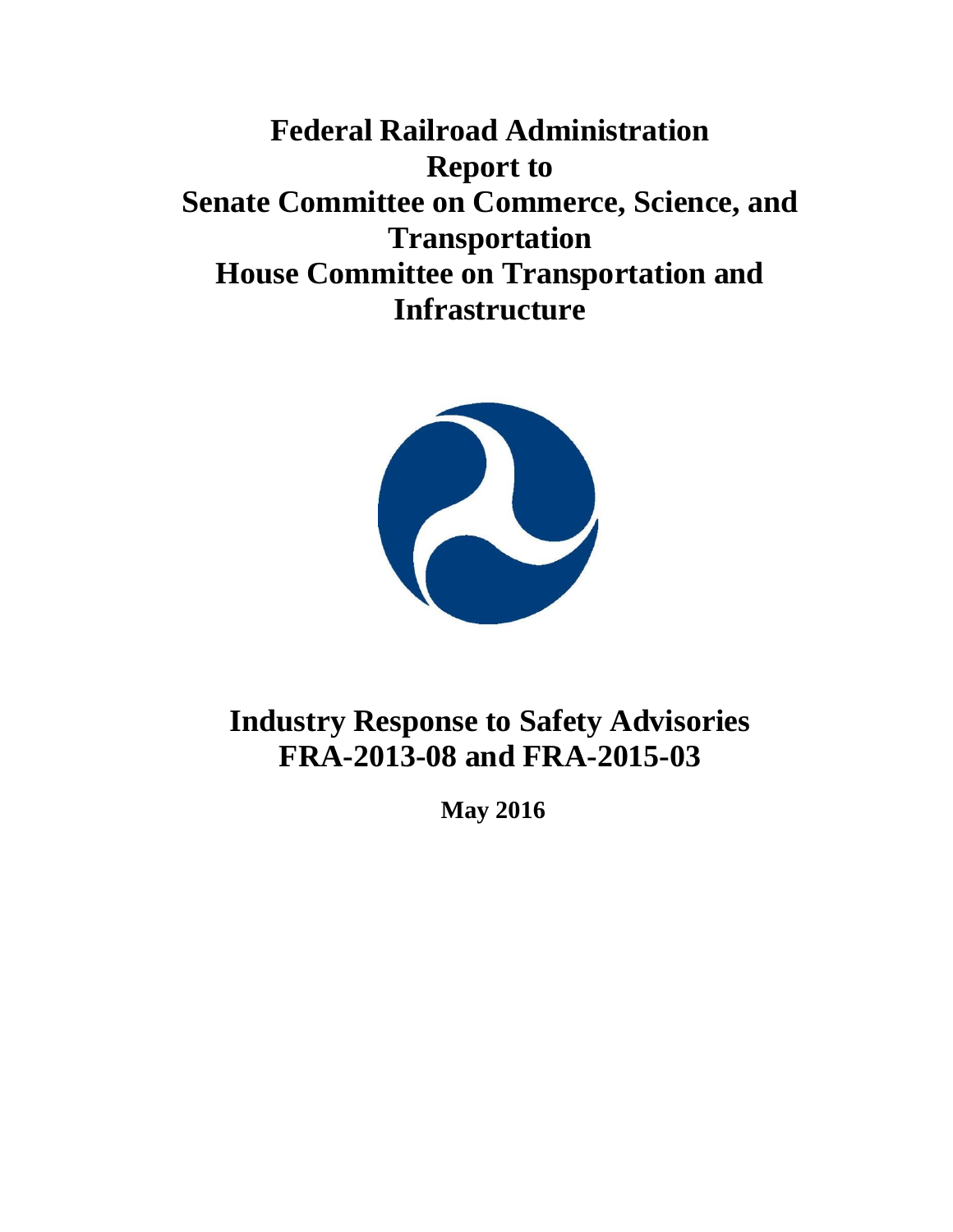# **Table of Contents**

| A. MNCR Train No. 8808                                                |  |
|-----------------------------------------------------------------------|--|
| B. FRA Response to MNCR Train No. 8808 Derailment                     |  |
| C. Overview of FRA Safety Advisory 2013-08                            |  |
| D. Amtrak Passenger Train 188                                         |  |
| E. FRA Response to Amtrak Passenger Train 188 Derailment              |  |
| F. Overview of FRA Safety Advisory 2015-03                            |  |
| 3. Railroads Affected by FRA Safety Advisories 2013-08 and 2015-03  9 |  |
| 4. Railroad Actions in Response to FRA Safety Advisory 2013-08 11     |  |
| 5. Railroad Actions in Response to FRA Safety Advisory 2015-0312      |  |
|                                                                       |  |
| 7. Ongoing FRA Actions Related to Safety Advisories14                 |  |
|                                                                       |  |

**\_\_\_\_\_\_\_\_\_\_\_\_\_\_\_\_\_\_\_\_\_\_\_\_\_\_\_\_\_\_\_\_\_\_\_\_\_\_\_\_\_\_\_\_\_\_\_\_\_\_\_\_\_\_\_\_\_\_**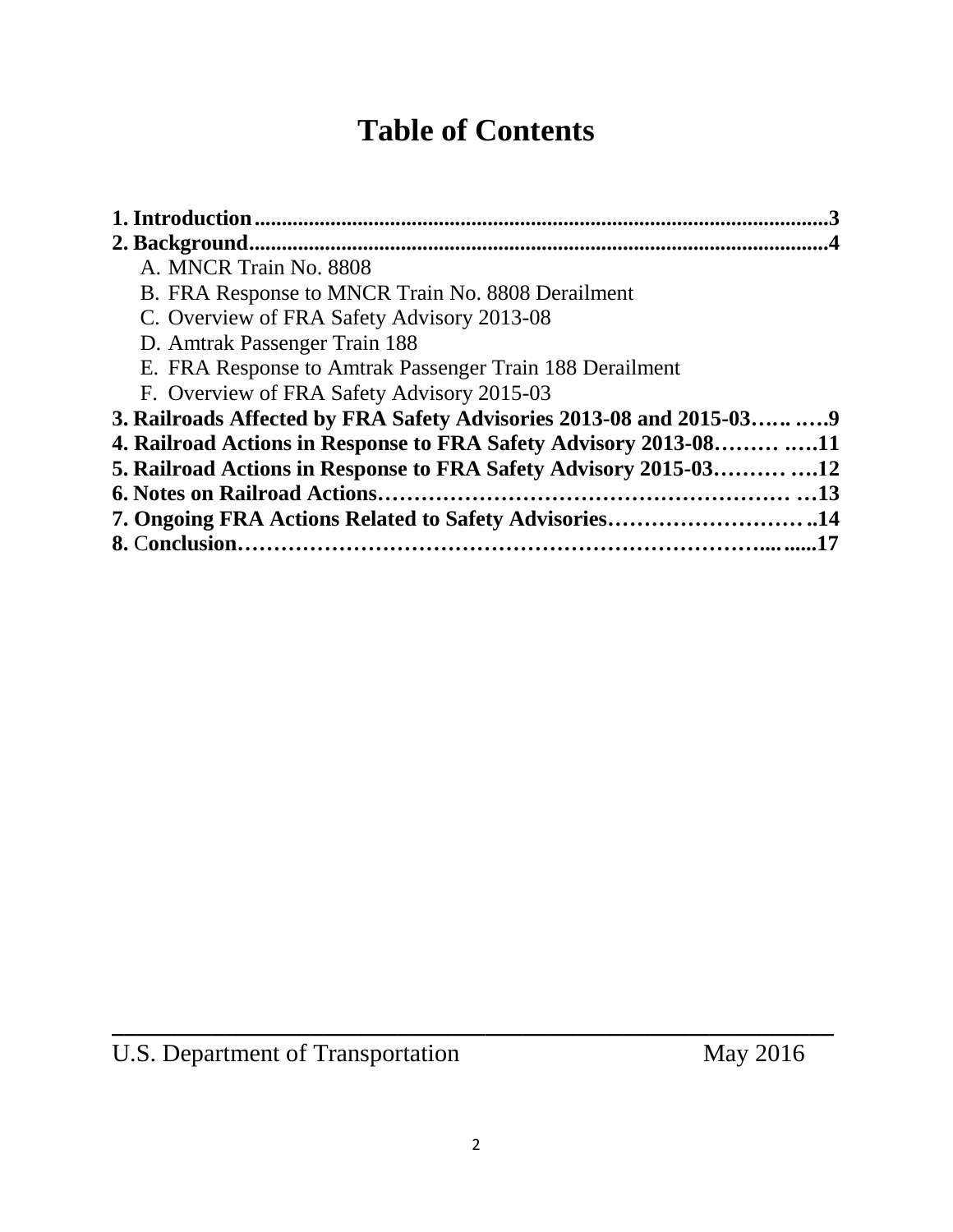#### **1. Introduction**

On December 4, 2015, President Obama signed into law the Fixing America's Surface Transportation Act (FAST Act) (Pub. L. 114-94). The FAST Act in section 11406(e), "Speed Limit Action Plans," requires the Secretary of the Department of Transportation (Secretary) to submit a report to Congress on actions intercity passenger and commuter railroads have taken in response to two safety advisories the Federal Railroad Administration (FRA) issued in 2013 and 2015, respectively. Specifically, the FAST Act requires the following:

"(e) REPORT.—Not later than 6 months after the date of enactment of this Act, the Secretary shall submit to the Committee on Commerce, Science, and Transportation of the Senate and the Committee on Transportation and Infrastructure of the House of Representatives a report that describes—

- (1) the actions railroad carriers have taken in response to Safety Advisory 2013-08, entitled "Operational Tests and Inspections for Compliance with Maximum Authorized Train Speeds and Other Speed Restrictions";
- (2) the actions railroad carriers have taken in response to Safety Advisory 2015-03, entitled "Operational and Signal Modifications for Compliance with Maximum Authorized Passenger Train Speeds and Other Speed Restrictions"; and
- (3) the actions the [FRA] has taken to evaluate or incorporate the information and findings arising from the safety advisories referred to in paragraphs (1) and (2) into development of regulatory and oversight activities."

FRA respectfully submits this Report to satisfy the requirements of Section 11406(e) of the FAST Act.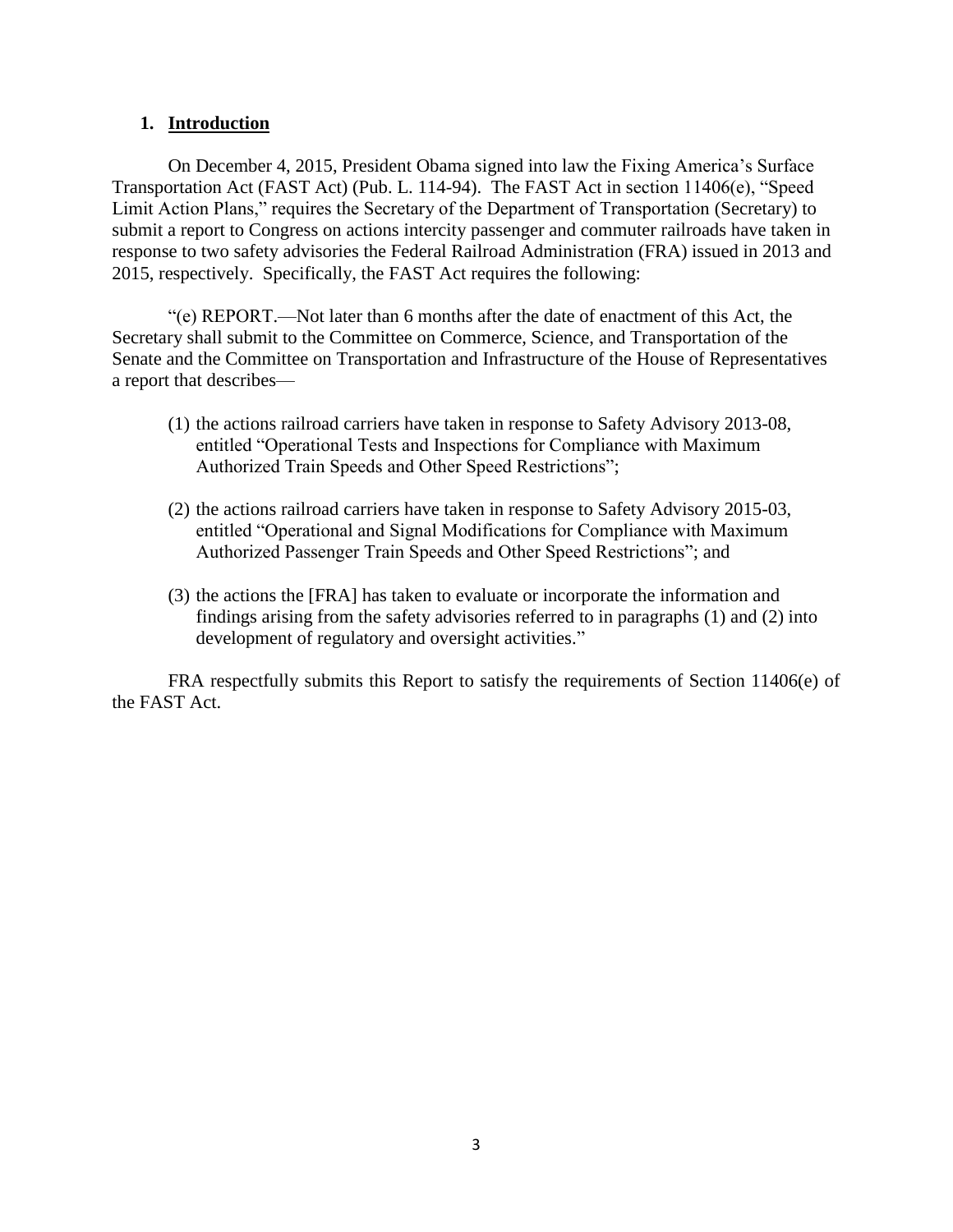#### **2. Background**

 $\overline{a}$ 

Fatal derailments of two passenger trains led FRA to develop and issue two safety advisories, one in 2013 and one in 2015. The two derailments occurred within 18 months of each other and involved passenger trains over-speeding through curved track alignments. The first derailment occurred on December 1, 2013, at Spuyten Duyvil, Bronx, New York, involving Metro-North Commuter Railroad Company (MNCR) passenger Train No. 8808. The second occurred on May 12, 2015, near Philadelphia, Pennsylvania, involving National Railroad Passenger Corporation (Amtrak) passenger Train No. 188.

#### **A. MNCR Train No. 8808**

On the morning of December 1, 2013, MNCR [Hudson Line](https://en.wikipedia.org/wiki/Hudson_Line_(Metro-North)) passenger Train No. 8808 (Train 8808) was travelling south from Poughkeepsie, New York, to Grand Central Terminal in New York City when, at approximately 7:20 a.m., the train [derailed](https://en.wikipedia.org/wiki/Derailment) as it approached the [Spuyten](https://en.wikipedia.org/wiki/Spuyten_Duyvil_(Metro-North_station)) [Duyvil Station.](https://en.wikipedia.org/wiki/Spuyten_Duyvil_(Metro-North_station)) The train consisted of seven passenger coach cars, including a control cab locomotive<sup>1</sup> in the lead position, and a conventional locomotive at the rear of the train, operating in a push-pull configuration. Each of the seven cars derailed along with the trailing locomotive. The derailment resulted in four fatalities and more than 60 reported injuries.

As Train 8808 approached the Spuyten Duyvil Station from the north, it traveled over a straightaway with a maximum authorized passenger train speed of 70 miles per hour (mph) before reaching a sharp curve in the track where, by the railroad's own rules, the maximum authorized speed was reduced to 30 mph. The National Transportation Safety Board's (NTSB) review of the information on the locomotive event recorders indicated the train was traveling approximately 82 mph as it entered the curve's 30-mph speed restriction. This means Train 8808 was exceeding the maximum authorized speed on the straightaway by 12 mph and traveling nearly three times the railroad's maximum authorized speed as it entered the curve. Information obtained from the train's event recorders also indicated that approximately six seconds before the locomotive came to a stop, the engineer placed the locomotive throttle in idle and applied the train's brake system.

#### **B. FRA Response to MNCR Train No. 8808 Derailment**

Immediately following the fatal derailment, FRA initiated several actions designed to improve safety on MNCR as well as other commuter and intercity passenger train operations across the nation. On December 6, 2013, FRA issued Emergency Order<sup>2</sup> 29 (EO 29), "Establishing Requirements for Controlling Passenger Train Speeds and Staffing Locomotive Cabs at Certain Locations on the Metro-North Commuter Railroad Company."<sup>3</sup> MNCR

<sup>&</sup>lt;sup>1</sup> A control cab locomotive is both a passenger car, because it has seats for passengers, and a locomotive, because it has a control cab from which the engineer can operate the train.

<sup>&</sup>lt;sup>2</sup> FRA is authorized to issue emergency orders where an unsafe condition or practice "causes an emergency" situation involving a hazard of death, personal injury, or significant harm to the environment.'' 49 U.S.C. 20104. These orders may immediately impose ''restrictions and prohibitions . . . that may be necessary to abate the situation." Id.

<sup>&</sup>lt;sup>3</sup> The EO was published in the Federal Register on Dec. 11, 2013. See 78 Fed. Reg. 75442.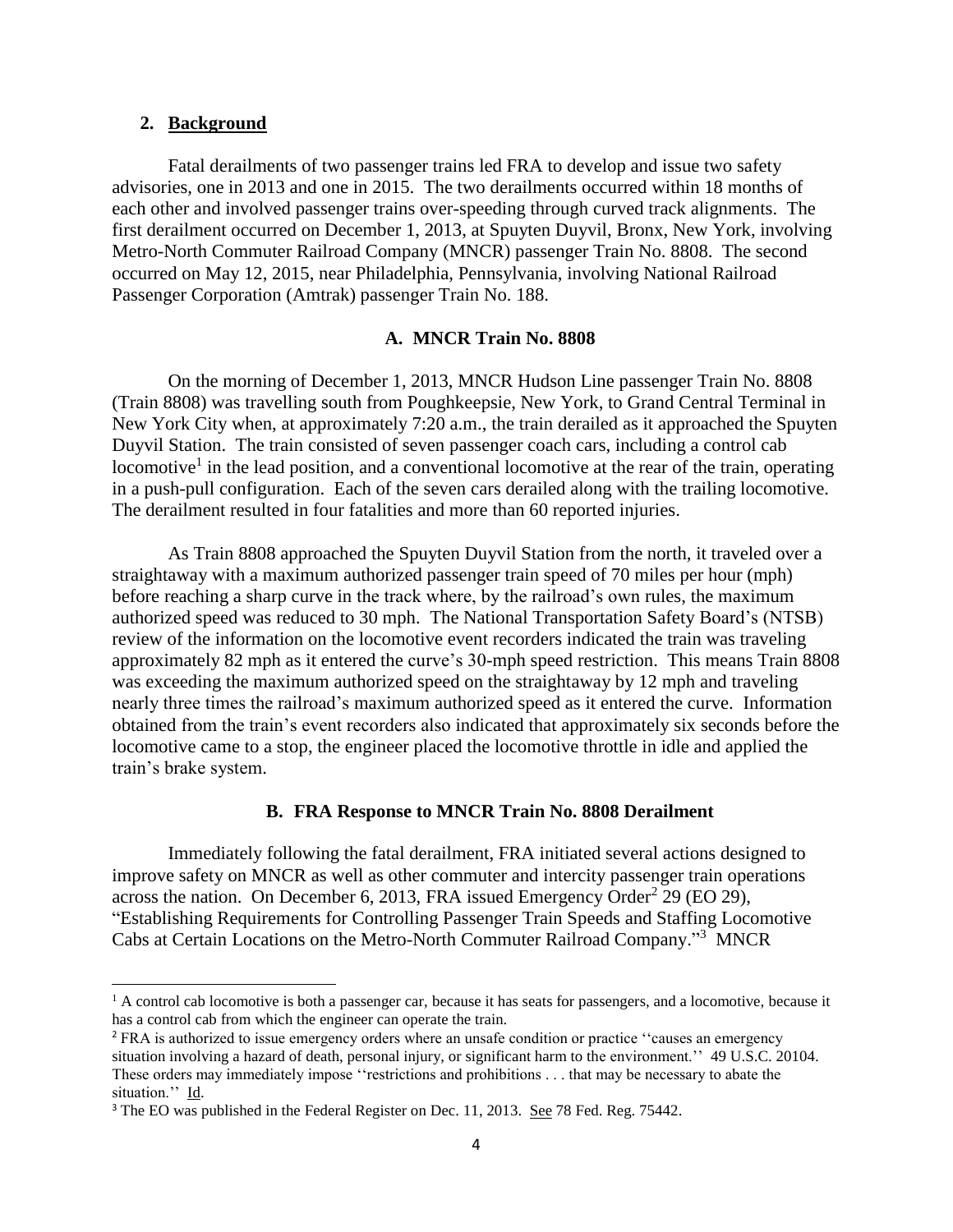complied with all of the mandated actions contained in EO 29 in a timely manner to protect against over-speed derailments.

In addition to EO 29, on December 10, 2013, FRA issued Safety Advisory 2013-08 (SA-2013-08), "Operational Tests and Inspections for Compliance with Maximum Authorized Train Speeds and Other Speed Restrictions."<sup>4</sup> The SA-2013-08 contains a number of recommendations to all commuter and intercity passenger railroads and to railroads that host such passenger operations. An overview of this safety advisory is provided below. In early 2014, FRA also launched "Operation Deep Dive," an in-depth assessment of MNCR's operations and safety compliance. As part of this effort, more than 60 technical and human factor experts from FRA, comprising 14 teams, conducted a 60-day comprehensive safety assessment. These experts reviewed and assessed MNCR's safety-related processes and procedures, its compliance with safety regulations and requirements, and its overall safety culture. Specifically, the Deep Dive team evaluated:

- Track, signal, and rolling stock maintenance, inspection, and repair practices;
- Protections for employees working on rail infrastructure, locomotives, and rail cars;
- Communication between the mechanical and transportation departments at maintenance facilities;
- Operations control center procedures and rail traffic controller training;
- Compliance with Federal hours-of-service requirements, including MNCR's fatigue analysis and mitigation of its train employees' work schedules;
- Operational data collected to measure the efficiency of employees' comprehension and execution of all applicable Federal regulations;
- Locomotive engineer oversight;

 $\overline{\phantom{a}}$ 

- Engineer and conductor certifications; and
- Operating crew medical requirements.

## **C. Overview of FRA Safety Advisory 2013-08**

The SA-2013-08 contains a series of recommendations for all railroads, especially commuter and intercity passenger railroads and railroads that host such operations, to ensure compliance with Federal regulations and applicable railroad operating rules concerning maximum authorized train speed limits and any relevant speed restrictions. Specifically, FRA recommended that railroads do each of the following:

- (1) Review the circumstances of the December 1, 2013, MNCR Spuyten Duyvil derailment with each of their operating employees;
- (2) Provide instruction to their employees during training classes and safety briefings on the importance of compliance with maximum authorized train speed limits and other speed restrictions. This training should include a discussion of the railroad's absolute speed limits, speed restrictions based on physical characteristics, temporary speed restrictions, and any other restrictions commonly encountered;

<sup>&</sup>lt;sup>4</sup> The SA-2013-08was published in the Federal Register on Dec. 16, 2013. See 78 Fed. Reg. 76191.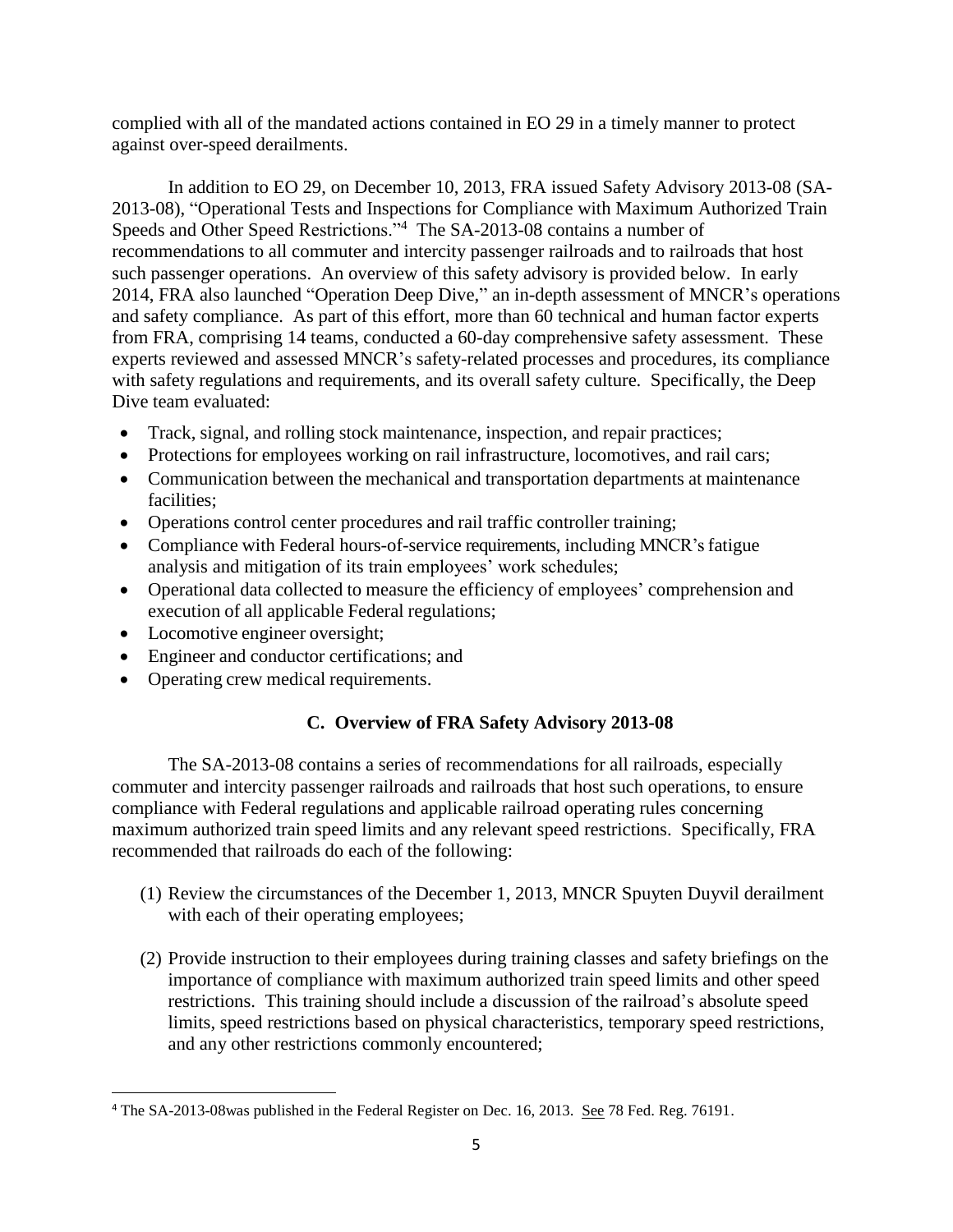- (3) Remind their employees that Federal railroad safety regulations, at Title 49 Code of Federal Regulations (CFR)  $240.305(a)(2)$  and  $242.403(e)(2)$ , prohibit the operation of a locomotive or train at a speed which exceeds the maximum authorized speed by at least 10 mph;
- (4) Evaluate quarterly and 6-month reviews of operational testing data as required by 49 CFR 217.9. A railroad should consider increasing the frequency of operational testing where its reviews show any non-compliance with maximum authorized train speeds. A significant number of operational tests should be conducted on trains that are required to reduce speed by more than 20 mph from the maximum authorized train speed. Operational tests should use the reliable methods available, such as reviewing locomotive event recorder data and testing by radar to verify compliance with maximum authorized speeds; and
- (5) Reinforce the importance of communication between train crewmembers located in the controlling locomotive, particularly during safety critical periods when multiple tasks are occurring (e.g., copying mandatory directives, closely approaching or passing fixed signals and/or cab signals at a reduced speed, approaching locations where the train's movement authority is being restricted, during radio conversations with other employees or job briefings about track characteristics) and during extended periods of inactivity.

#### **D. Amtrak Passenger Train 188**

On Tuesday, May 12, 2015, Amtrak passenger Train No. 188 (Train 188) was traveling timetable east (northbound) from Washington, D.C., to New York City along the Northeast Corridor (NEC). Aboard the train were five Amtrak crew members, three other Amtrak employees, and 250 passengers. Train 188 consisted of a locomotive in the lead and seven passenger cars trailing. Shortly after 9:20 p.m., the train derailed while traveling through a curve at Frankford Junction in Philadelphia, Pennsylvania. As a result of the accident, eight persons were killed and over 200 persons were seriously injured.

The NTSB has taken the lead role conducting the investigation of this accident. As is customary, FRA is participating in the investigation and is also investigating the accident under its own authority. On May 17, 2016, NTSB issued its final report finding the probable cause of the accident was the engineer's acceleration to 106 miles per hour (mph) as he entered a curve with a 50 mph speed restriction, due to his loss of situational awareness likely because his attention was diverted to an emergency situation with another train. Thus, the train was exceeding the maximum authorized speed on the straightaway by 26 mph, and 56 mph over the railroad's maximum authorized speed for the curve.

#### **E. FRA Response to Amtrak Passenger Train 188 Derailment**

In response to the derailment, on May 21, 2015, FRA issued Emergency Order No. 31 (EO 31), "Establishing Requirements for the National Railroad Passenger Corporation to Control Passenger Train Speeds at Certain Locations Along the Northeast Corridor."<sup>5</sup> EO 31 required

 $\overline{\phantom{a}}$ 

<sup>&</sup>lt;sup>5</sup> EO31 was published in the Federal Register on May 28, 2015. See 80 Fed. Reg. 30534.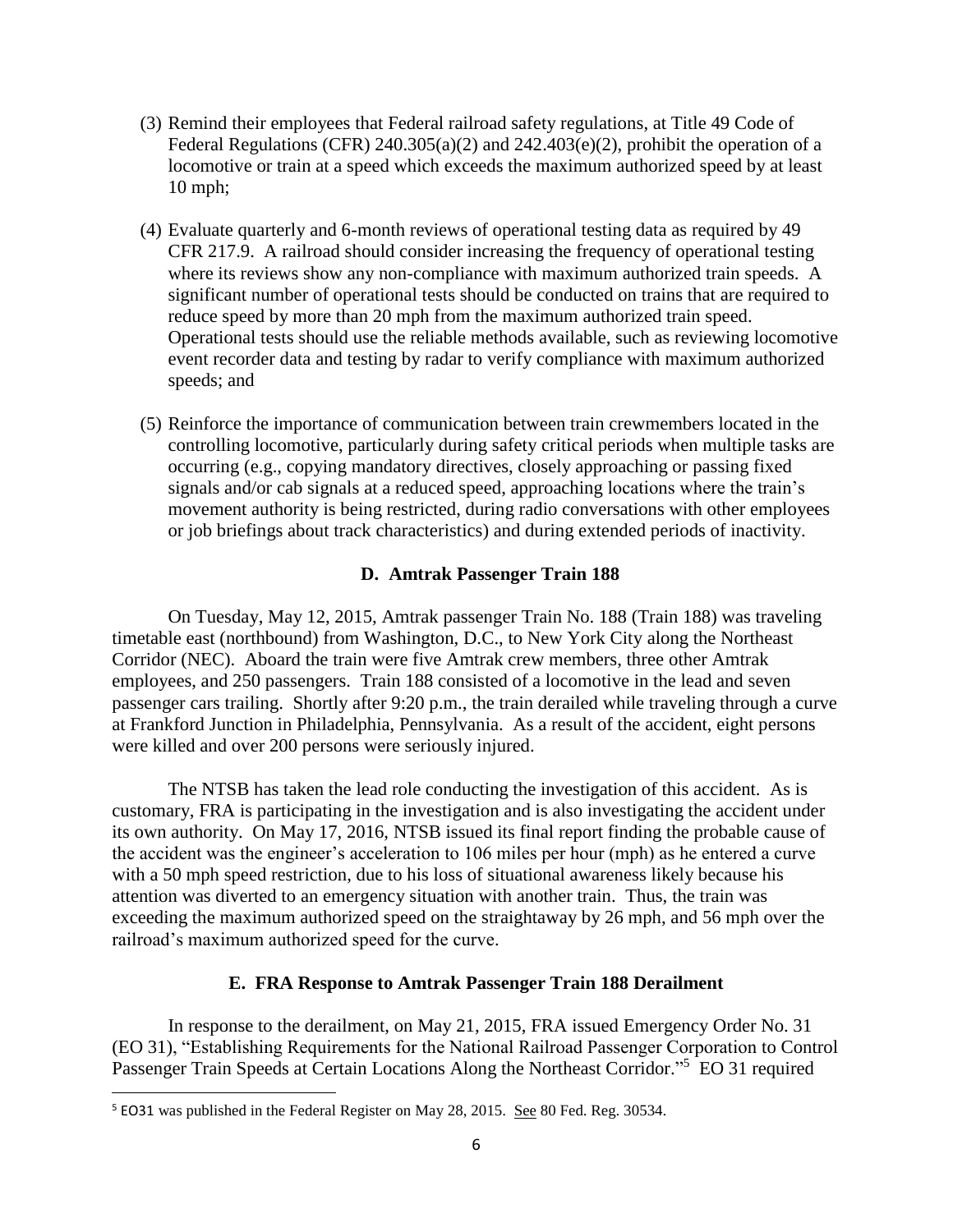Amtrak to take various actions to ensure the safe operation of passenger trains on the Northeast Corridor where a Positive Train Control (PTC) system is not in place, including ordering that Amtrak:

- (1) Immediately implement code changes to Amtrak's Automatic Train Control (ATC) System to enforce the passenger train speed limit ahead of the curve at Frankford Junction in Philadelphia, Pennsylvania, where the fatal derailment occurred;
- (2) Survey its Northeast Corridor system and identify each main track curve where there is a reduction of more than 20 mph from the maximum authorized approach speed to that curve for passenger trains, and provide a list of each curve location to FRA within 5 days after EO 31 was issued;
- (3) Submit an action plan for FRA approval within 20 days identifying modifications to its ATC System (or other signal systems) that Amtrak will make to enable warning and enforcement of applicable passenger train speeds at the identified curves. If such modifications would interfere with the timely implementation of a PTC system or are not otherwise feasible, Amtrak's plan must describe alternative procedures that it will adopt at the identified curves to ensure compliance with applicable passenger train speed limits. Amtrak's plan must contain milestones and target dates for completion of action plan items; and
- (4) Within 30 days of issuance of EO 31, begin to install additional wayside signage alerting engineers and conductors of the maximum authorized passenger train speed throughout its Northeast Corridor system, with particular emphasis on additional signage at the curve locations where significant speed reductions occur. Amtrak must identify the locations where it intends to install the additional wayside speed limit signs in its action plan, and must notify FRA when installation of the signs is completed.

Amtrak timely implemented the requirements of EO 31. However, given that the Amtrak and MNCR derailments occurred within 18 months of each other, FRA determined that additional recommendations to the industry were necessary to reduce the potential for overspeed accidents. Thus, on June 9, 2015, FRA issued Safety Advisory 2015-03 (SA-2015-03). 6

#### **F. Overview of FRA Safety Advisory 2015-03**

FRA issued SA-2015-03 before Congress extended the PTC implementation deadline and contains an extensive discussion of the capability of intercity passenger and commuter railroads to meet the then-existing PTC deadline of December 31, 2015. The SA-2015-03 also references the modification of existing signal and train control systems to reduce over-speed incidents. 7

<sup>6</sup> The Safety Advisory was published in the Federal Register on June 12, 2015. See 80 Fed. Reg. 33585. <sup>7</sup> As stated in the SA:

l

Some railroads have ATC or cab signal systems that may be modified to prevent overspeed events at critical locations such as curves, bridges, and stations, similar to what FRA required of Amtrak at the May 12, 2015 derailment location in EO 31. Where such signal system modifications are appropriate and would not interfere with the timely implementation of PTC, FRA recommends that railroads make such modifications after identifying critical main track locations. Where such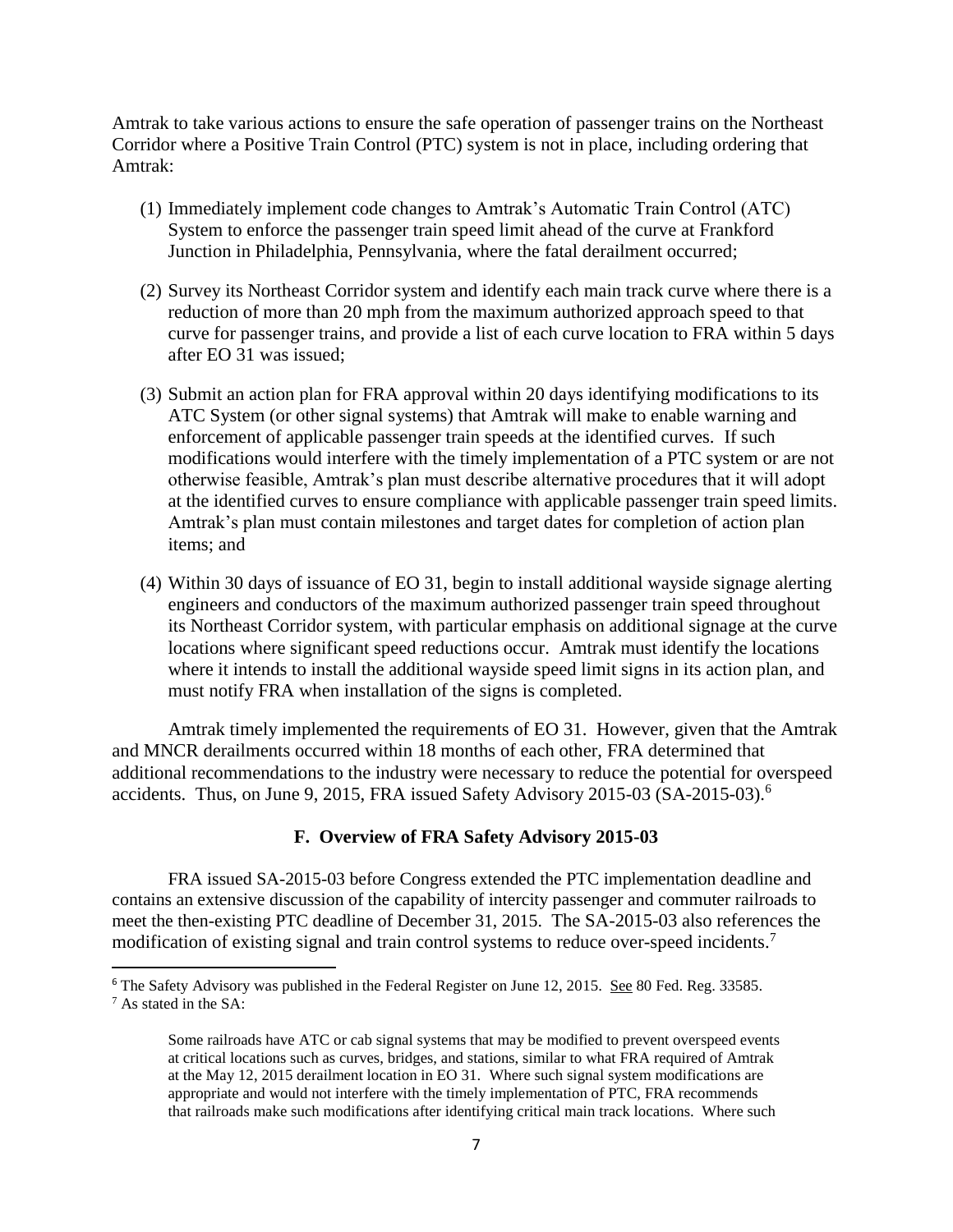SA-2015-03 contains a number of recommendations to commuter and intercity passenger railroads, and railroads that host such service, including that they:

- (1) Review and implement the recommendations made in FRA SA-2013-08, which is discussed above;
- (2) Review the circumstances of the fatal May 12, 2015, Philadelphia derailment with their operating employees;
- (3) Survey their entire systems, or the portions on which passenger service is operated, and identify main track locations where there is a reduction of more than 20 mph from the approach speed to a curve or bridge and the maximum authorized operating speed for passenger trains at that curve or bridge (identified locations);
- (4) If the railroad utilizes an ATC, cab signal, or other signal system capable of providing warning and enforcement of applicable passenger train speed limits, make modifications to those systems where appropriate to ensure compliance with applicable speed limits at the identified locations. If the railroad is required to implement PTC at the identified locations, implement these recommended signal system changes in the interim;
- (5) If the railroad does not utilize an ATC, cab signal, or other signal system capable of providing warning and enforcement of applicable passenger train speed limits (or if a signal system modification would interfere with the implementation of PTC or is otherwise not viable), make all passenger train movements at the identified locations with a second qualified crew member in the cab of the controlling locomotive, or with constant communication between the locomotive engineer and an additional qualified and designated crewmember in the body of the train. If the railroad is required to implement PTC at the identified locations, implement these recommended changes in the interim; and
- (6) Install additional wayside signage alerting engineers and conductors of the maximum authorized passenger train speed throughout the passenger railroad's system or the portions of its system in which passenger service is operated, with particular emphasis on additional signage at the identified locations.

See 80 Fed. Reg. 33585, 33587.

 $\overline{\phantom{a}}$ 

modifications to the signal system to slow trains at critical locations are not viable or would interfere with PTC implementation (or on railroads where no cab signal or ATC system is installed or operative), FRA encourages railroads to take other operational actions to prevent overspeed events, such as requiring additional qualified employees to occupy the controlling locomotive of a train to identify and communicate the applicable passenger train speed limits and restrictions, or by requiring additional crew communications regarding applicable passenger train speed limits and restrictions.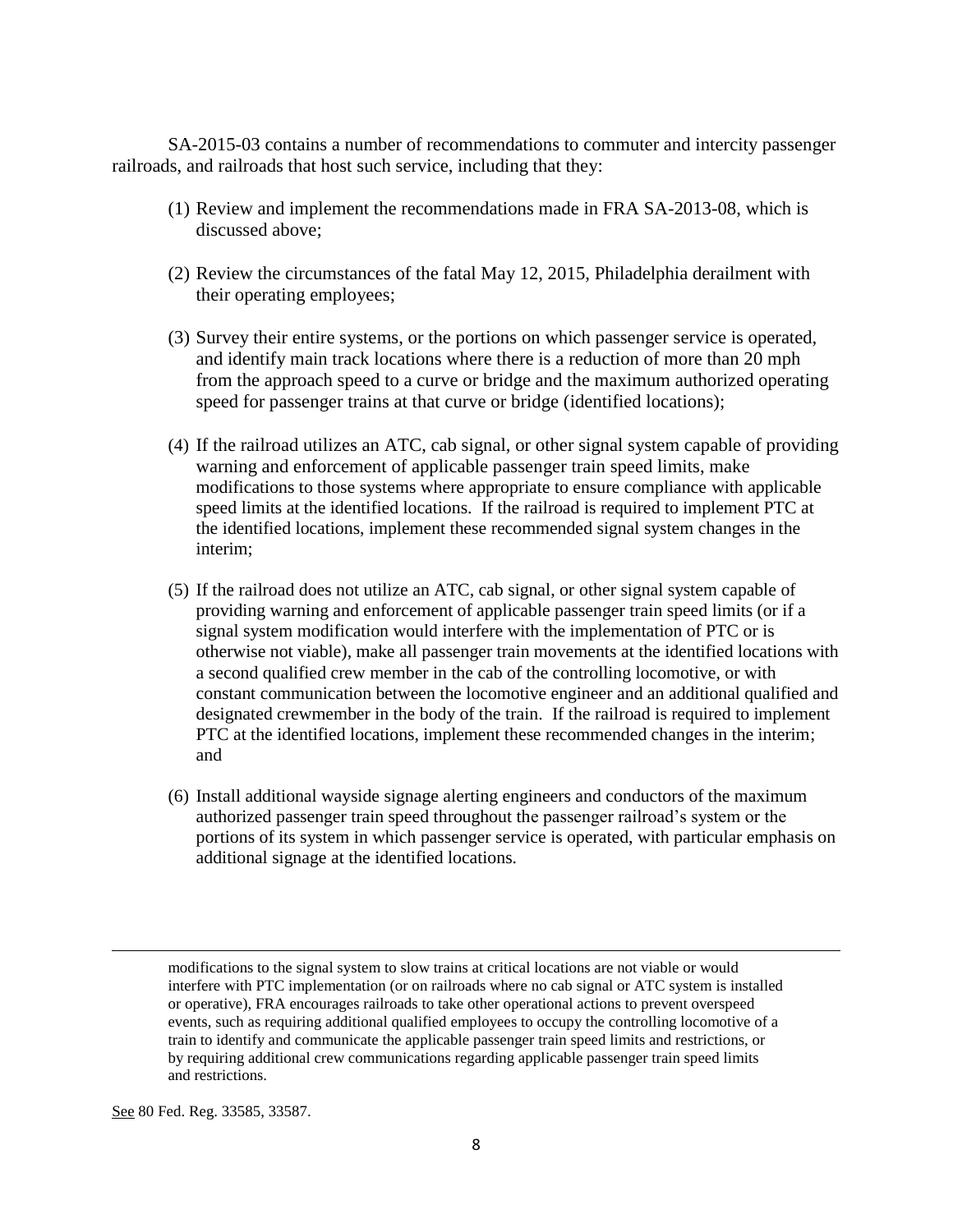## **3. Railroads Affected by FRA Safety Advisories 2013-08 and 2015-03**

| <b>Common Name</b><br>or Acronym                     | <b>Official Name</b>                                           | <b>FRA</b><br>Railroad<br>Reporting<br>Code | Owner name                                                                                                                    | <b>Operator Name</b>                                | ATC or<br><b>ATS</b> |
|------------------------------------------------------|----------------------------------------------------------------|---------------------------------------------|-------------------------------------------------------------------------------------------------------------------------------|-----------------------------------------------------|----------------------|
| <b>ACE</b>                                           | <b>Altamont Commuter</b><br><b>Express Authority</b>           | ACEX                                        | San Joaquin Regional Rail<br>Herzog Transit Services,<br>Commission<br>Inc.                                                   |                                                     | No.                  |
| <b>DCTA</b>                                          | <b>Denton County</b><br><b>Transportation Authority</b>        | <b>DCTA</b>                                 | <b>Denton County Transportation</b><br>Authority                                                                              | Herzog Transit Services,<br>Inc.                    | No                   |
| <b>CALTRAIN</b>                                      | <b>Caltrain Commuter</b><br>Railroad Company                   | PCMZ                                        | Transit America Services,<br>Peninsula Corridor Joint<br>Inc.<br>Powers Board                                                 |                                                     | No                   |
| <b>CMTA</b>                                          | Capital Metropolitan<br><b>Transportation Authority</b>        | <b>CMTY</b>                                 | Capital Metropolitan<br>Herzog Transit Services,<br><b>Transportation Authority</b><br>Inc.                                   |                                                     | No                   |
| <b>COASTER</b>                                       | North County Transit<br><b>District</b>                        | <b>NCDX</b>                                 | North County Transit District                                                                                                 | <b>Transit America Services</b><br>Inc.             | Yes                  |
| <b>SHORE LINE</b><br>EAST                            | <b>Connecticut Department</b><br>Of Transportation             | <b>CDOT</b>                                 | <b>Connecticut Department</b><br>Of Transportation                                                                            | Amtrak                                              | Yes                  |
| <b>LIRR</b>                                          | Long Island Rail Road                                          | $\mathsf{L}$                                | Metropolitan Transportation<br>Authority                                                                                      | Long Island Rail Road                               | Yes                  |
| <b>MARC</b>                                          | <b>MARC Train Service</b>                                      | <b>MACZ</b>                                 | <b>Maryland Transit</b><br>Administration                                                                                     | Bombardier<br><b>Transportation Services</b>        | Yes                  |
| <b>MBTA</b>                                          | Massachusetts Bay<br><b>Transit Authority</b>                  | <b>MBTA</b>                                 | Massachusetts Bay Transit<br>Authority                                                                                        | <b>Keolis Commuter Services</b>                     | Yes                  |
| <b>MNRR</b>                                          | <b>Metro-North Commuter</b><br>Railroad Company                | <b>MNCW</b>                                 | Metropolitan Transportation<br>Authority                                                                                      | <b>Metro-North Commuter</b><br>Railroad Company     | Yes                  |
| <b>NASHVILLE</b><br><b>MUSIC CITY</b><br><b>STAR</b> | <b>Regional Transportation</b><br>Authority-Nashville          | <b>MCSX</b>                                 | Tennessee DOT/ Regional<br>Transportation Authority-<br>Nashville                                                             | <b>Transit Solutions Group</b>                      | No                   |
| <b>NJ TRANSIT</b>                                    | New Jersey Transit Rail<br>Operations                          | <b>NJTR</b>                                 | New Jersey Transit                                                                                                            | New Jersey Transit Rail<br>Operations               | Yes                  |
| RAILRUNNER                                           | NEW MEXICO RAIL<br><b>RUNNER EXPRESS</b>                       | <b>NMRX</b>                                 | New Mexico DOT/Rio Metro<br><b>Regional Transit District</b>                                                                  | Herzog Transit Services,<br>Inc.                    | Yes                  |
| METRA                                                | Northeast IL Regional<br>Commuter Rail Corp.                   | <b>NIRC</b>                                 | Northeast IL Regional<br>Commuter Rail Corp.                                                                                  | Metra, BNSF Railway Co.,<br><b>Union Pacific RR</b> | Yes                  |
| <b>NICTD</b>                                         | Northern Indiana<br>Commuter<br><b>Transportation District</b> | <b>NICD</b>                                 | Northern Indiana Commuter<br>Northern Indiana<br><b>Commuter Transportation</b><br><b>Transportation District</b><br>District |                                                     | No                   |
| <b>NORTHSTAR</b>                                     | Northstar Corridor Rail                                        | <b>NSCR</b>                                 | Northstar Corridor<br>Development Authority                                                                                   | <b>BNSF</b>                                         | No                   |

List of Railroads with respective Reporting Codes considered by FRA include: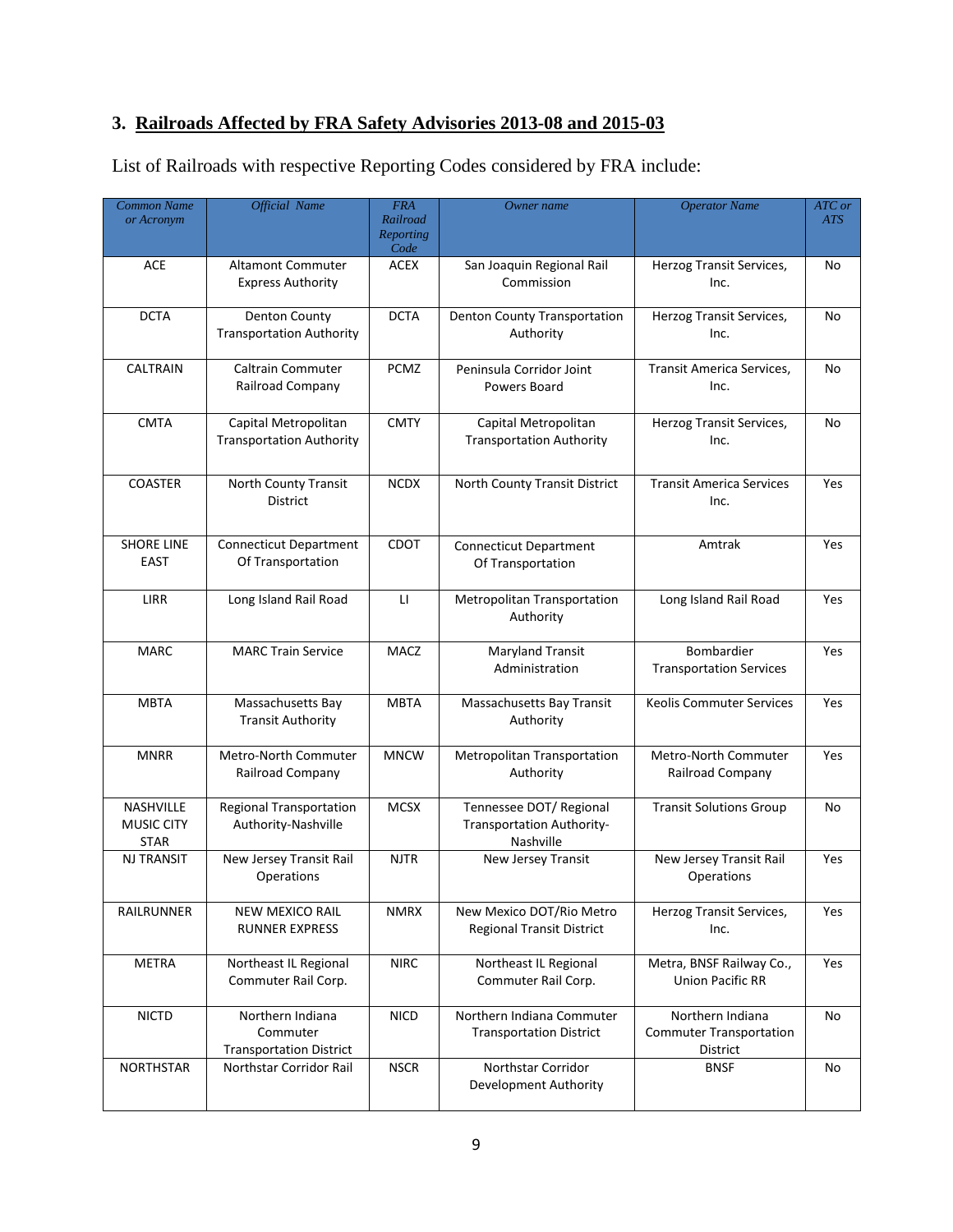| Common Name<br>or Acronym                   | <b>Official Name</b>                                            | <b>FRA</b><br>Railroad<br><b>Reporting</b><br>Code | Owner name                                                                                                                      | <b>Operator Name</b>                         | ATC or<br>ATS        |
|---------------------------------------------|-----------------------------------------------------------------|----------------------------------------------------|---------------------------------------------------------------------------------------------------------------------------------|----------------------------------------------|----------------------|
| <b>PATH</b>                                 | Port Authority<br>Trans-Hudson                                  | <b>PATH</b>                                        | Port Authority<br>Port Authority Trans-Hudson<br>Trans-Hudson                                                                   |                                              | Yes                  |
| <b>SOUNDER</b>                              | Sounder Commuter Rail                                           | <b>SCR</b>                                         | Sound Transit                                                                                                                   | <b>BNSF</b>                                  | No                   |
| <b>SEPTA</b>                                | Southeastern<br>Pennsylvania<br><b>Transportation Authority</b> | <b>SEPA</b>                                        | Southeastern Pennsylvania<br>Southeastern<br><b>Transportation Authority</b><br>Pennsylvania<br><b>Transportation Authority</b> |                                              | Yes                  |
| Sunrail/Central<br>Florida Rail<br>Corridor | Central Florida Rail<br>Corridor                                | <b>CFRC</b>                                        | Florida Department<br>Transportation                                                                                            | Bombardier<br><b>Transportation Services</b> | No                   |
| <b>WESTSIDE</b><br><b>EXPRESS</b>           | Tri-Met Westside<br><b>Express Service</b>                      | <b>TMEV</b>                                        | Tri-Met Westside Express<br>Service                                                                                             | Portland & Western                           | Yes                  |
| <b>TRE</b>                                  | <b>Trinity Railway Express</b>                                  | <b>TRE</b>                                         | Fort Worth Transportation<br>Authority                                                                                          | Herzog Transit Services,<br>Inc.             | No                   |
| SOUTH<br><b>FLORIDA</b><br><b>TRI-RAIL</b>  | South Florida Regional<br><b>Transit Authority</b>              | <b>SFRV</b>                                        | South Florida Regional Transit<br>Authority                                                                                     | Transdev                                     | No                   |
| <b>UTA FRONT</b><br><b>RUNNER</b>           | <b>UTA Frontrunner</b><br><b>Commuter Rail</b>                  | <b>UFRC</b>                                        | <b>Utah Transportation Authority</b>                                                                                            | <b>Utah Transportation</b><br>Authority      | Yes                  |
| <b>VRE</b>                                  | Virginia Railway Express                                        | <b>VREX</b>                                        | Northern Virginia<br>Transportation Commission,<br>Potomac and Rappahannock<br><b>Transportation Commission</b>                 | <b>Keolis Commuter Services</b>              | Yes                  |
| Alaska<br>Railroad                          | Alaska Railroad Corp.                                           | <b>ARR</b>                                         | State of Alaska                                                                                                                 | Alaska Railroad                              | <b>No</b>            |
| SARATOGA<br><b>CREEK</b>                    | Saratoga & North Creek<br>Railway                               | <b>SNC</b>                                         | Iowa Pacific Holdings                                                                                                           | Iowa Pacific Holdings                        | No                   |
| <b>METROLINK</b>                            | Southern California<br><b>Regional Rail Authority</b>           | <b>SCAX</b>                                        | Southern California Regional<br>Amtrak<br>Rail Authority                                                                        |                                              | Yes                  |
| Amtrak (NEC)                                | National Railroad<br>Passenger Corp.                            | <b>AMTK</b>                                        | National Railroad Passenger<br>Corp.                                                                                            | Amtrak                                       | Yes                  |
| Amtrak<br>(national)                        | <b>National Railroad</b><br>Passenger Corp.                     | <b>AMTK</b>                                        | <b>National Railroad Passenger</b><br>Corp.                                                                                     | Amtrak                                       | Yes<br>Some<br>Areas |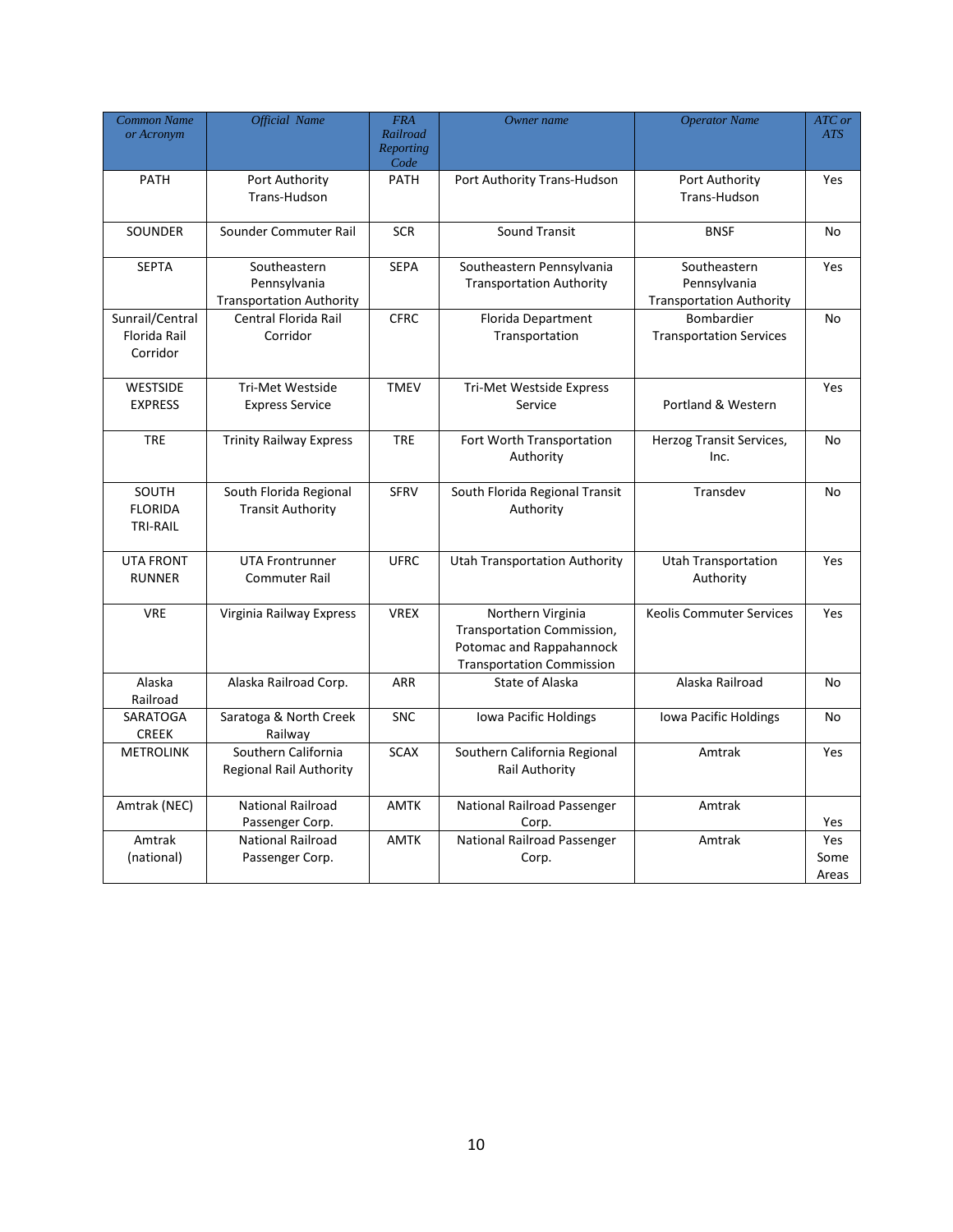## **4. Railroad Actions in Response to FRA Safety Advisory 2013-08**

The information below is based on observations FRA's regional inspection personnel made and information railroads provided.

| Passenger<br><b>Railroad</b> | <b>Recommendation #1</b><br><b>Review the</b><br>circumstances of the<br>December 1, 2013,<br>Spuyten Duyvil<br>derailment with each<br>of their operating<br>employees. | <b>Recommendation #2</b><br>Provide instruction to<br>their employees<br>during training<br>classes and safety<br>briefings on the<br>importance of<br>compliance with<br>maximum authorized<br>train speed limits and<br>other speed<br>restrictions. | <b>Recommendation #3</b><br>Remind their<br>employees that<br>Federal railroad<br>safety regulation<br>prohibits the<br>operation of a<br>locomotive or train<br>at a speed which<br>exceeds the<br>maximum authorized<br>speed by at least 10<br>mph. | <b>Recommendation #4</b><br>Evaluate quarterly<br>and 6-month reviews<br>of operational testing<br>data and consider<br>increasing the<br>frequency of<br>operational testing<br>where its reviews<br>show any non-<br>compliance with<br>maximum authorized<br>train speeds. | <b>Recommendation #5</b><br>Reinforce the importance<br>of communication<br>between train<br>crewmembers located in<br>the controlling<br>locomotive, particularly<br>during safety critical<br>periods when multiple<br>tasks are occurring and<br>during extended periods<br>of inactivity. |
|------------------------------|--------------------------------------------------------------------------------------------------------------------------------------------------------------------------|--------------------------------------------------------------------------------------------------------------------------------------------------------------------------------------------------------------------------------------------------------|--------------------------------------------------------------------------------------------------------------------------------------------------------------------------------------------------------------------------------------------------------|-------------------------------------------------------------------------------------------------------------------------------------------------------------------------------------------------------------------------------------------------------------------------------|-----------------------------------------------------------------------------------------------------------------------------------------------------------------------------------------------------------------------------------------------------------------------------------------------|
| ACE                          | ✓                                                                                                                                                                        | ✓                                                                                                                                                                                                                                                      | ✓                                                                                                                                                                                                                                                      | ✓                                                                                                                                                                                                                                                                             | ✓                                                                                                                                                                                                                                                                                             |
| <b>DCTA</b>                  | ✓                                                                                                                                                                        | ✓                                                                                                                                                                                                                                                      | ✓                                                                                                                                                                                                                                                      | ✓                                                                                                                                                                                                                                                                             | ✓                                                                                                                                                                                                                                                                                             |
| Caltrain                     | ✓                                                                                                                                                                        | ✓                                                                                                                                                                                                                                                      | $\checkmark$                                                                                                                                                                                                                                           | $\checkmark$                                                                                                                                                                                                                                                                  | ✓                                                                                                                                                                                                                                                                                             |
| <b>CMTA</b>                  | ✓                                                                                                                                                                        | ✓                                                                                                                                                                                                                                                      | ✓                                                                                                                                                                                                                                                      | ✓                                                                                                                                                                                                                                                                             | ✓                                                                                                                                                                                                                                                                                             |
| Coaster                      | ✓                                                                                                                                                                        | $\checkmark$                                                                                                                                                                                                                                           | ✓                                                                                                                                                                                                                                                      | ✓                                                                                                                                                                                                                                                                             | ✓                                                                                                                                                                                                                                                                                             |
| Shore Line East              | ✓                                                                                                                                                                        | ✓                                                                                                                                                                                                                                                      | ✓                                                                                                                                                                                                                                                      |                                                                                                                                                                                                                                                                               | ✓                                                                                                                                                                                                                                                                                             |
| <b>LIRR</b>                  | ✓                                                                                                                                                                        | ✓                                                                                                                                                                                                                                                      | ✓                                                                                                                                                                                                                                                      | $\checkmark$                                                                                                                                                                                                                                                                  | ✓                                                                                                                                                                                                                                                                                             |
| <b>MARC</b>                  | $\checkmark$                                                                                                                                                             | √                                                                                                                                                                                                                                                      | √                                                                                                                                                                                                                                                      | $\checkmark$                                                                                                                                                                                                                                                                  |                                                                                                                                                                                                                                                                                               |
| <b>MBTA</b>                  | $\checkmark$                                                                                                                                                             | ✓                                                                                                                                                                                                                                                      | ✓                                                                                                                                                                                                                                                      | ✓                                                                                                                                                                                                                                                                             | ✓                                                                                                                                                                                                                                                                                             |
| <b>MNCR</b>                  | ✓                                                                                                                                                                        | ✓                                                                                                                                                                                                                                                      | $\checkmark$                                                                                                                                                                                                                                           | $\checkmark$                                                                                                                                                                                                                                                                  | ✓                                                                                                                                                                                                                                                                                             |
| Music City Star              | $\checkmark$                                                                                                                                                             | ✓                                                                                                                                                                                                                                                      | ✓                                                                                                                                                                                                                                                      | $\checkmark$                                                                                                                                                                                                                                                                  | ✓                                                                                                                                                                                                                                                                                             |
| NJ Transit                   | ✓                                                                                                                                                                        | ✓                                                                                                                                                                                                                                                      | √                                                                                                                                                                                                                                                      | $\checkmark$                                                                                                                                                                                                                                                                  | ✓                                                                                                                                                                                                                                                                                             |
| NM Rail Runner               | ✓                                                                                                                                                                        | ✓                                                                                                                                                                                                                                                      | ✓                                                                                                                                                                                                                                                      | ✓                                                                                                                                                                                                                                                                             |                                                                                                                                                                                                                                                                                               |
| Metra                        | ✓                                                                                                                                                                        | ✓                                                                                                                                                                                                                                                      | ✓                                                                                                                                                                                                                                                      | ✓                                                                                                                                                                                                                                                                             | ✓                                                                                                                                                                                                                                                                                             |
| <b>NICTD</b>                 | ✓                                                                                                                                                                        | ✓                                                                                                                                                                                                                                                      | ✓                                                                                                                                                                                                                                                      | ✓                                                                                                                                                                                                                                                                             | ✓                                                                                                                                                                                                                                                                                             |
| North star                   | ✓                                                                                                                                                                        | ✓                                                                                                                                                                                                                                                      | ✓                                                                                                                                                                                                                                                      | $\checkmark$                                                                                                                                                                                                                                                                  | ✓                                                                                                                                                                                                                                                                                             |
| <b>PATH</b>                  | ✓                                                                                                                                                                        | ✓                                                                                                                                                                                                                                                      | ✓                                                                                                                                                                                                                                                      | ✓                                                                                                                                                                                                                                                                             | ✓                                                                                                                                                                                                                                                                                             |
| Sounder                      | ✓                                                                                                                                                                        | ✓                                                                                                                                                                                                                                                      | ✓                                                                                                                                                                                                                                                      | ✓                                                                                                                                                                                                                                                                             | ✓                                                                                                                                                                                                                                                                                             |
| <b>SEPTA</b>                 | $\checkmark$                                                                                                                                                             | ✓                                                                                                                                                                                                                                                      | ✓                                                                                                                                                                                                                                                      | ✓                                                                                                                                                                                                                                                                             | ✓                                                                                                                                                                                                                                                                                             |
| Sunrail                      | ✓                                                                                                                                                                        | ✓                                                                                                                                                                                                                                                      | ✓                                                                                                                                                                                                                                                      | $\checkmark$                                                                                                                                                                                                                                                                  | ✓                                                                                                                                                                                                                                                                                             |
| TriMet                       | ✓                                                                                                                                                                        | ✓                                                                                                                                                                                                                                                      | √                                                                                                                                                                                                                                                      | $\checkmark$                                                                                                                                                                                                                                                                  | ✓                                                                                                                                                                                                                                                                                             |
| <b>TRE</b>                   | ✓                                                                                                                                                                        | ✓                                                                                                                                                                                                                                                      | ✓                                                                                                                                                                                                                                                      | ✓                                                                                                                                                                                                                                                                             | ✓                                                                                                                                                                                                                                                                                             |
| Tri-rail                     | ✓                                                                                                                                                                        | ✓                                                                                                                                                                                                                                                      | $\checkmark$                                                                                                                                                                                                                                           | $\checkmark$                                                                                                                                                                                                                                                                  | $\checkmark$                                                                                                                                                                                                                                                                                  |
| <b>UTA Frontrunner</b>       | $\checkmark$                                                                                                                                                             | ✓                                                                                                                                                                                                                                                      | ✓                                                                                                                                                                                                                                                      | ✓                                                                                                                                                                                                                                                                             | ✓                                                                                                                                                                                                                                                                                             |
| <b>VRE</b>                   | ✓                                                                                                                                                                        | ✓                                                                                                                                                                                                                                                      | ✓                                                                                                                                                                                                                                                      | $\checkmark$                                                                                                                                                                                                                                                                  | ✓                                                                                                                                                                                                                                                                                             |
| Alaska RR                    | ✓                                                                                                                                                                        | ✓                                                                                                                                                                                                                                                      | ✓                                                                                                                                                                                                                                                      | ✓                                                                                                                                                                                                                                                                             |                                                                                                                                                                                                                                                                                               |
| <b>SNCR</b>                  | Ĭ.                                                                                                                                                                       | $\overline{\phantom{a}}$                                                                                                                                                                                                                               | $\overline{\phantom{a}}$                                                                                                                                                                                                                               |                                                                                                                                                                                                                                                                               |                                                                                                                                                                                                                                                                                               |
| <b>METROLINK</b>             | ✓                                                                                                                                                                        | ✓                                                                                                                                                                                                                                                      | $\checkmark$                                                                                                                                                                                                                                           | $\checkmark$                                                                                                                                                                                                                                                                  | $\checkmark$                                                                                                                                                                                                                                                                                  |
| Amtrak (NEC)                 | ✓                                                                                                                                                                        |                                                                                                                                                                                                                                                        |                                                                                                                                                                                                                                                        |                                                                                                                                                                                                                                                                               |                                                                                                                                                                                                                                                                                               |
| Amtrak<br>(National)         |                                                                                                                                                                          |                                                                                                                                                                                                                                                        |                                                                                                                                                                                                                                                        |                                                                                                                                                                                                                                                                               |                                                                                                                                                                                                                                                                                               |

SNCR - no passengers operations underway as of May 1, 2016

 $X =$  limited or no action taken under recommendation

 $\checkmark$  = actions taken consistent with recommendation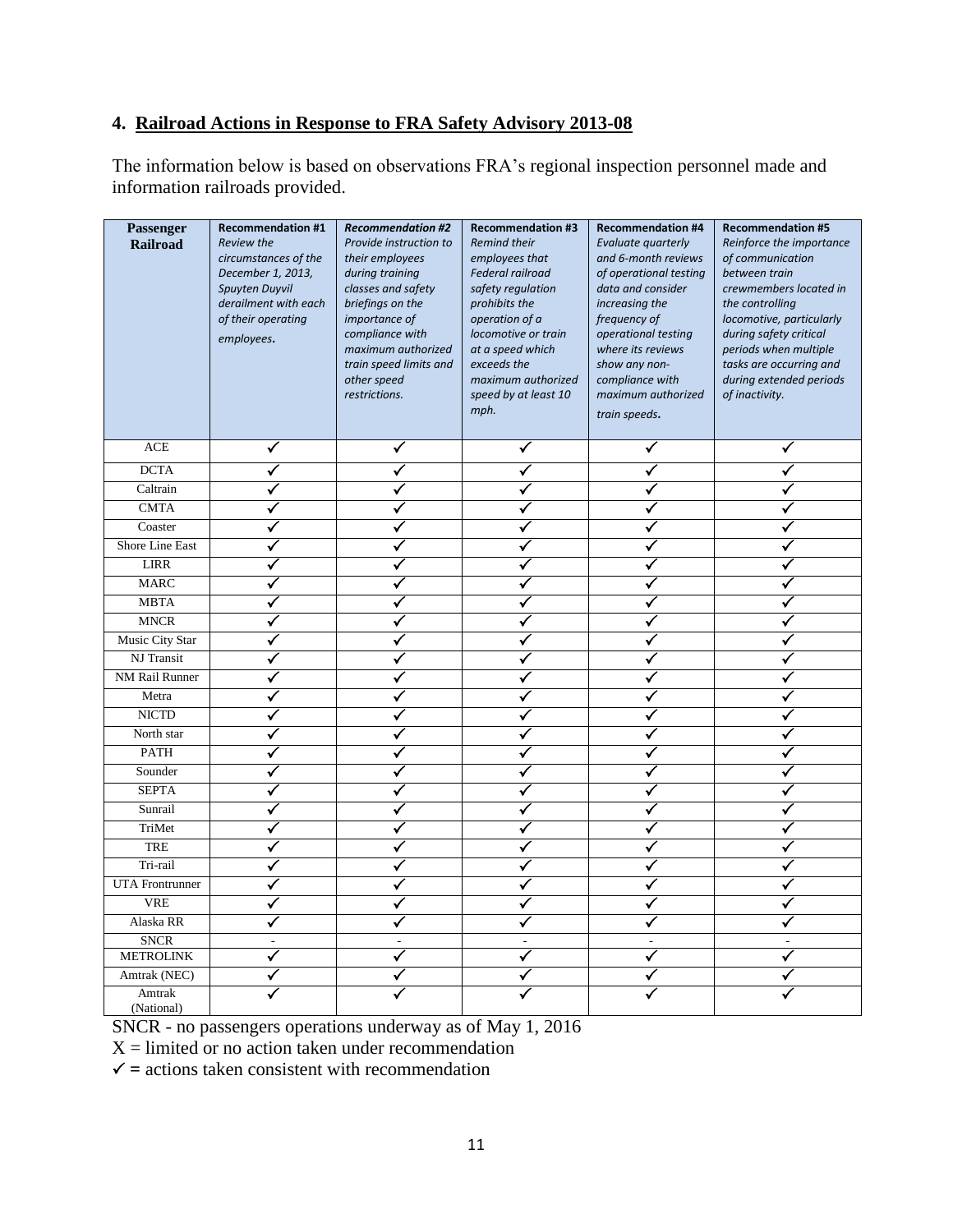### **5. Railroad Actions Taken in Response to Safety Advisory 2015-03**

The information below is based on observations FRA's regional inspection personnel made and information railroads provided.

| Passenger            | <b>Rec. #1</b>                                                                                            | <b>Rec. #2</b>                                                                                                                      | <b>Rec. #3</b>                                                                                                                                                                                                                                                                                                                                             | <b>Recommendation #4</b>                                                                                                                                                                                                                                                                                                                                                                                                                                                                            | <b>Recommendation #5</b>                                                                                                                                                                                                                                                                                                                                                                                                                                                                                                                                                                                                                                                                                                                                                   | <b>Rec. #6</b>                                                                                                                                                                                                                                                                                                                                                                |
|----------------------|-----------------------------------------------------------------------------------------------------------|-------------------------------------------------------------------------------------------------------------------------------------|------------------------------------------------------------------------------------------------------------------------------------------------------------------------------------------------------------------------------------------------------------------------------------------------------------------------------------------------------------|-----------------------------------------------------------------------------------------------------------------------------------------------------------------------------------------------------------------------------------------------------------------------------------------------------------------------------------------------------------------------------------------------------------------------------------------------------------------------------------------------------|----------------------------------------------------------------------------------------------------------------------------------------------------------------------------------------------------------------------------------------------------------------------------------------------------------------------------------------------------------------------------------------------------------------------------------------------------------------------------------------------------------------------------------------------------------------------------------------------------------------------------------------------------------------------------------------------------------------------------------------------------------------------------|-------------------------------------------------------------------------------------------------------------------------------------------------------------------------------------------------------------------------------------------------------------------------------------------------------------------------------------------------------------------------------|
| Railroad             | Review and<br>implement the<br>recommendat-<br>ions made in<br><b>FRA Safety</b><br>Advisory 2013-<br>08. | Review the<br>circumstances<br>of the fatal<br>May 12, 2015,<br>Philadelphia<br>derailment<br>with their<br>operating<br>employees. | Survey their entire<br>systems, or the<br>portions on which<br>passenger service is<br>operated, and<br>identify main track<br>locations where<br>there is a reduction<br>of more than 20<br>mph from the<br>approach speed to<br>a curve or bridge<br>and the maximum<br>authorized<br>operating speed for<br>passenger trains at<br>that curve or bridge | If the railroad utilizes an<br>ATC, cab signal, or other<br>signal system capable of<br>providing warning and<br>enforcement of applicable<br>passenger train speed<br>limits, make modifications<br>to those systems where<br>appropriate to ensure<br>compliance with<br>applicable speed limits at<br>the identified locations. If<br>the railroad is required to<br>implement PTC at the<br>identified locations,<br>implement these<br>recommended signal<br>system changes in the<br>interim. | If the railroad does not utilize an ATC,<br>cab signal, or other signal system<br>capable of providing warning and<br>enforcement of applicable passenger<br>train speed limits (or if a signal system<br>modification would interfere with the<br>implementation of PTC or is otherwise<br>not viable) all passenger train<br>movements at the identified locations<br>must be made with a second qualified<br>crew member in the cab of the<br>controlling locomotive, or with<br>constant communication between the<br>locomotive engineer and an additional<br>qualified and designated crewmember<br>in the body of the train. If the railroad<br>is required to implement PTC at the<br>identified locations, implement these<br>recommended changes in the interim. | Install additional<br>wayside signage<br>alerting engineers<br>and conductors of<br>the maximum<br>authorized<br>passenger train<br>speed throughout<br>the passenger<br>railroad's system<br>or the portions of<br>its system in<br>which passenger<br>service is<br>operated, with<br>particular<br>emphasis on<br>additional<br>signage at the<br>identified<br>locations. |
| <b>ACE</b>           | ✓                                                                                                         | ✓                                                                                                                                   | ✓                                                                                                                                                                                                                                                                                                                                                          |                                                                                                                                                                                                                                                                                                                                                                                                                                                                                                     | ✓                                                                                                                                                                                                                                                                                                                                                                                                                                                                                                                                                                                                                                                                                                                                                                          |                                                                                                                                                                                                                                                                                                                                                                               |
| <b>DCTA</b>          | ✓                                                                                                         | ✓                                                                                                                                   | ✓                                                                                                                                                                                                                                                                                                                                                          | <b>NA</b><br><b>NA</b>                                                                                                                                                                                                                                                                                                                                                                                                                                                                              | ✓                                                                                                                                                                                                                                                                                                                                                                                                                                                                                                                                                                                                                                                                                                                                                                          | X<br>X                                                                                                                                                                                                                                                                                                                                                                        |
| Caltrain             | ✓                                                                                                         | ✓                                                                                                                                   | ✓                                                                                                                                                                                                                                                                                                                                                          | <b>NA</b>                                                                                                                                                                                                                                                                                                                                                                                                                                                                                           |                                                                                                                                                                                                                                                                                                                                                                                                                                                                                                                                                                                                                                                                                                                                                                            | X                                                                                                                                                                                                                                                                                                                                                                             |
| <b>CMTA</b>          | ✓                                                                                                         | ✓                                                                                                                                   | ✓                                                                                                                                                                                                                                                                                                                                                          | <b>NA</b>                                                                                                                                                                                                                                                                                                                                                                                                                                                                                           | Call out to dispatch*                                                                                                                                                                                                                                                                                                                                                                                                                                                                                                                                                                                                                                                                                                                                                      | ✓                                                                                                                                                                                                                                                                                                                                                                             |
| Coaster              | ✓                                                                                                         | ✓                                                                                                                                   | ✓                                                                                                                                                                                                                                                                                                                                                          | <b>NA</b>                                                                                                                                                                                                                                                                                                                                                                                                                                                                                           | ✓                                                                                                                                                                                                                                                                                                                                                                                                                                                                                                                                                                                                                                                                                                                                                                          | ✓                                                                                                                                                                                                                                                                                                                                                                             |
| Shore Line East      | ✓                                                                                                         | ✓                                                                                                                                   | ✓                                                                                                                                                                                                                                                                                                                                                          | ✓                                                                                                                                                                                                                                                                                                                                                                                                                                                                                                   | <b>NA</b>                                                                                                                                                                                                                                                                                                                                                                                                                                                                                                                                                                                                                                                                                                                                                                  | ✓                                                                                                                                                                                                                                                                                                                                                                             |
| <b>LIRR</b>          | ✓                                                                                                         | ✓                                                                                                                                   | ✓                                                                                                                                                                                                                                                                                                                                                          | ✓                                                                                                                                                                                                                                                                                                                                                                                                                                                                                                   | <b>NA</b>                                                                                                                                                                                                                                                                                                                                                                                                                                                                                                                                                                                                                                                                                                                                                                  | ✓                                                                                                                                                                                                                                                                                                                                                                             |
| <b>MARC</b>          | ✓                                                                                                         | ✓                                                                                                                                   | ✓                                                                                                                                                                                                                                                                                                                                                          | ✓                                                                                                                                                                                                                                                                                                                                                                                                                                                                                                   | ✓                                                                                                                                                                                                                                                                                                                                                                                                                                                                                                                                                                                                                                                                                                                                                                          | ✓                                                                                                                                                                                                                                                                                                                                                                             |
| <b>MBTA</b>          | ✓                                                                                                         | ✓                                                                                                                                   | √                                                                                                                                                                                                                                                                                                                                                          | X                                                                                                                                                                                                                                                                                                                                                                                                                                                                                                   | ✓                                                                                                                                                                                                                                                                                                                                                                                                                                                                                                                                                                                                                                                                                                                                                                          | ✓                                                                                                                                                                                                                                                                                                                                                                             |
| <b>MNCR</b>          | ✓                                                                                                         | ✓                                                                                                                                   | ✓                                                                                                                                                                                                                                                                                                                                                          | ✓                                                                                                                                                                                                                                                                                                                                                                                                                                                                                                   | ✓                                                                                                                                                                                                                                                                                                                                                                                                                                                                                                                                                                                                                                                                                                                                                                          | ✓                                                                                                                                                                                                                                                                                                                                                                             |
| Music City Star      | ✓                                                                                                         | ✓                                                                                                                                   | ✓                                                                                                                                                                                                                                                                                                                                                          | <b>NA</b>                                                                                                                                                                                                                                                                                                                                                                                                                                                                                           | ✓                                                                                                                                                                                                                                                                                                                                                                                                                                                                                                                                                                                                                                                                                                                                                                          | X                                                                                                                                                                                                                                                                                                                                                                             |
| NJ Transit           | ✓                                                                                                         | ✓                                                                                                                                   | ✓                                                                                                                                                                                                                                                                                                                                                          | ✓                                                                                                                                                                                                                                                                                                                                                                                                                                                                                                   | <b>NA</b>                                                                                                                                                                                                                                                                                                                                                                                                                                                                                                                                                                                                                                                                                                                                                                  | 7                                                                                                                                                                                                                                                                                                                                                                             |
| <b>NM Railrunner</b> | ✓                                                                                                         | ✓                                                                                                                                   | ✓                                                                                                                                                                                                                                                                                                                                                          | <b>NA</b>                                                                                                                                                                                                                                                                                                                                                                                                                                                                                           | ✓                                                                                                                                                                                                                                                                                                                                                                                                                                                                                                                                                                                                                                                                                                                                                                          | ✓                                                                                                                                                                                                                                                                                                                                                                             |
| Metra                | ✓                                                                                                         | ✓                                                                                                                                   | ✓                                                                                                                                                                                                                                                                                                                                                          | <b>NA</b>                                                                                                                                                                                                                                                                                                                                                                                                                                                                                           | ✓                                                                                                                                                                                                                                                                                                                                                                                                                                                                                                                                                                                                                                                                                                                                                                          | ✓                                                                                                                                                                                                                                                                                                                                                                             |
| <b>NICTD</b>         | ✓                                                                                                         | ✓                                                                                                                                   | ✓                                                                                                                                                                                                                                                                                                                                                          | <b>NA</b>                                                                                                                                                                                                                                                                                                                                                                                                                                                                                           | ✓                                                                                                                                                                                                                                                                                                                                                                                                                                                                                                                                                                                                                                                                                                                                                                          | ✓                                                                                                                                                                                                                                                                                                                                                                             |
| North star           | ✓                                                                                                         | ✓                                                                                                                                   | ✓                                                                                                                                                                                                                                                                                                                                                          | <b>NA</b>                                                                                                                                                                                                                                                                                                                                                                                                                                                                                           | ✓                                                                                                                                                                                                                                                                                                                                                                                                                                                                                                                                                                                                                                                                                                                                                                          | ✓                                                                                                                                                                                                                                                                                                                                                                             |
| <b>PATH</b>          | ✓                                                                                                         | ✓                                                                                                                                   | ✓                                                                                                                                                                                                                                                                                                                                                          | ✓                                                                                                                                                                                                                                                                                                                                                                                                                                                                                                   | <b>NA</b>                                                                                                                                                                                                                                                                                                                                                                                                                                                                                                                                                                                                                                                                                                                                                                  | ✓                                                                                                                                                                                                                                                                                                                                                                             |
| Sounder              | ✓                                                                                                         | ✓                                                                                                                                   | ✓                                                                                                                                                                                                                                                                                                                                                          | <b>NA</b>                                                                                                                                                                                                                                                                                                                                                                                                                                                                                           | ✓                                                                                                                                                                                                                                                                                                                                                                                                                                                                                                                                                                                                                                                                                                                                                                          | ✓                                                                                                                                                                                                                                                                                                                                                                             |
| <b>SEPTA</b>         | ✓                                                                                                         | ✓                                                                                                                                   | ✓                                                                                                                                                                                                                                                                                                                                                          | ✓                                                                                                                                                                                                                                                                                                                                                                                                                                                                                                   | <b>NA</b>                                                                                                                                                                                                                                                                                                                                                                                                                                                                                                                                                                                                                                                                                                                                                                  | ✓                                                                                                                                                                                                                                                                                                                                                                             |
| SunRail              | ✓                                                                                                         | ✓                                                                                                                                   | ✓                                                                                                                                                                                                                                                                                                                                                          | <b>NA</b>                                                                                                                                                                                                                                                                                                                                                                                                                                                                                           | ✓                                                                                                                                                                                                                                                                                                                                                                                                                                                                                                                                                                                                                                                                                                                                                                          | X                                                                                                                                                                                                                                                                                                                                                                             |
| TriMet               | ✓                                                                                                         | ✓                                                                                                                                   | ✓                                                                                                                                                                                                                                                                                                                                                          | ✓                                                                                                                                                                                                                                                                                                                                                                                                                                                                                                   | <b>NA</b>                                                                                                                                                                                                                                                                                                                                                                                                                                                                                                                                                                                                                                                                                                                                                                  | ✓                                                                                                                                                                                                                                                                                                                                                                             |
| <b>TRE</b>           | ✓                                                                                                         | ✓                                                                                                                                   | ✓                                                                                                                                                                                                                                                                                                                                                          | <b>NA</b>                                                                                                                                                                                                                                                                                                                                                                                                                                                                                           | ✓                                                                                                                                                                                                                                                                                                                                                                                                                                                                                                                                                                                                                                                                                                                                                                          | Χ                                                                                                                                                                                                                                                                                                                                                                             |
| Tri-Rail             | ✓                                                                                                         | ✓                                                                                                                                   | ✓                                                                                                                                                                                                                                                                                                                                                          | <b>NA</b>                                                                                                                                                                                                                                                                                                                                                                                                                                                                                           | ✓                                                                                                                                                                                                                                                                                                                                                                                                                                                                                                                                                                                                                                                                                                                                                                          | X                                                                                                                                                                                                                                                                                                                                                                             |
| <b>UTA</b>           | ✓                                                                                                         | ✓                                                                                                                                   | ✓                                                                                                                                                                                                                                                                                                                                                          | ✓                                                                                                                                                                                                                                                                                                                                                                                                                                                                                                   | ✓                                                                                                                                                                                                                                                                                                                                                                                                                                                                                                                                                                                                                                                                                                                                                                          | ✓                                                                                                                                                                                                                                                                                                                                                                             |
| FrontRunner          |                                                                                                           |                                                                                                                                     |                                                                                                                                                                                                                                                                                                                                                            |                                                                                                                                                                                                                                                                                                                                                                                                                                                                                                     |                                                                                                                                                                                                                                                                                                                                                                                                                                                                                                                                                                                                                                                                                                                                                                            |                                                                                                                                                                                                                                                                                                                                                                               |
| <b>VRE</b>           | √                                                                                                         | ✓                                                                                                                                   | √                                                                                                                                                                                                                                                                                                                                                          | ✓                                                                                                                                                                                                                                                                                                                                                                                                                                                                                                   | ٧                                                                                                                                                                                                                                                                                                                                                                                                                                                                                                                                                                                                                                                                                                                                                                          | ✓                                                                                                                                                                                                                                                                                                                                                                             |
| Alaska RR            | ✓                                                                                                         | ✓                                                                                                                                   | ✓                                                                                                                                                                                                                                                                                                                                                          | <b>NA</b>                                                                                                                                                                                                                                                                                                                                                                                                                                                                                           |                                                                                                                                                                                                                                                                                                                                                                                                                                                                                                                                                                                                                                                                                                                                                                            | X                                                                                                                                                                                                                                                                                                                                                                             |
| <b>SNCR</b>          |                                                                                                           |                                                                                                                                     |                                                                                                                                                                                                                                                                                                                                                            | $\overline{a}$                                                                                                                                                                                                                                                                                                                                                                                                                                                                                      | $\overline{\phantom{a}}$                                                                                                                                                                                                                                                                                                                                                                                                                                                                                                                                                                                                                                                                                                                                                   | $\omega$                                                                                                                                                                                                                                                                                                                                                                      |
| MetroLink            | ✓                                                                                                         | ✓                                                                                                                                   | ✓                                                                                                                                                                                                                                                                                                                                                          | PTC demo                                                                                                                                                                                                                                                                                                                                                                                                                                                                                            | <b>NA</b>                                                                                                                                                                                                                                                                                                                                                                                                                                                                                                                                                                                                                                                                                                                                                                  | X                                                                                                                                                                                                                                                                                                                                                                             |
| Amtrak (NEC)         | ✓                                                                                                         | ✓                                                                                                                                   | ✓                                                                                                                                                                                                                                                                                                                                                          | ✓                                                                                                                                                                                                                                                                                                                                                                                                                                                                                                   | <b>NA</b>                                                                                                                                                                                                                                                                                                                                                                                                                                                                                                                                                                                                                                                                                                                                                                  | ✓                                                                                                                                                                                                                                                                                                                                                                             |
| Amtrak               | ✓                                                                                                         | ✓                                                                                                                                   | ✓                                                                                                                                                                                                                                                                                                                                                          | ✓                                                                                                                                                                                                                                                                                                                                                                                                                                                                                                   | ✓                                                                                                                                                                                                                                                                                                                                                                                                                                                                                                                                                                                                                                                                                                                                                                          | $\boldsymbol{\mathsf{x}}$                                                                                                                                                                                                                                                                                                                                                     |

\*CMTA trains consist of a single, European-designed, light-rail-style diesel-multiple unit (DMU) vehicle which has a single operator (one-person crew)

SNCR - no passengers operations underway as of May 1, 2016

 $X =$  limited or no action taken under recommendation

 $\checkmark$  = actions taken consistent with recommendation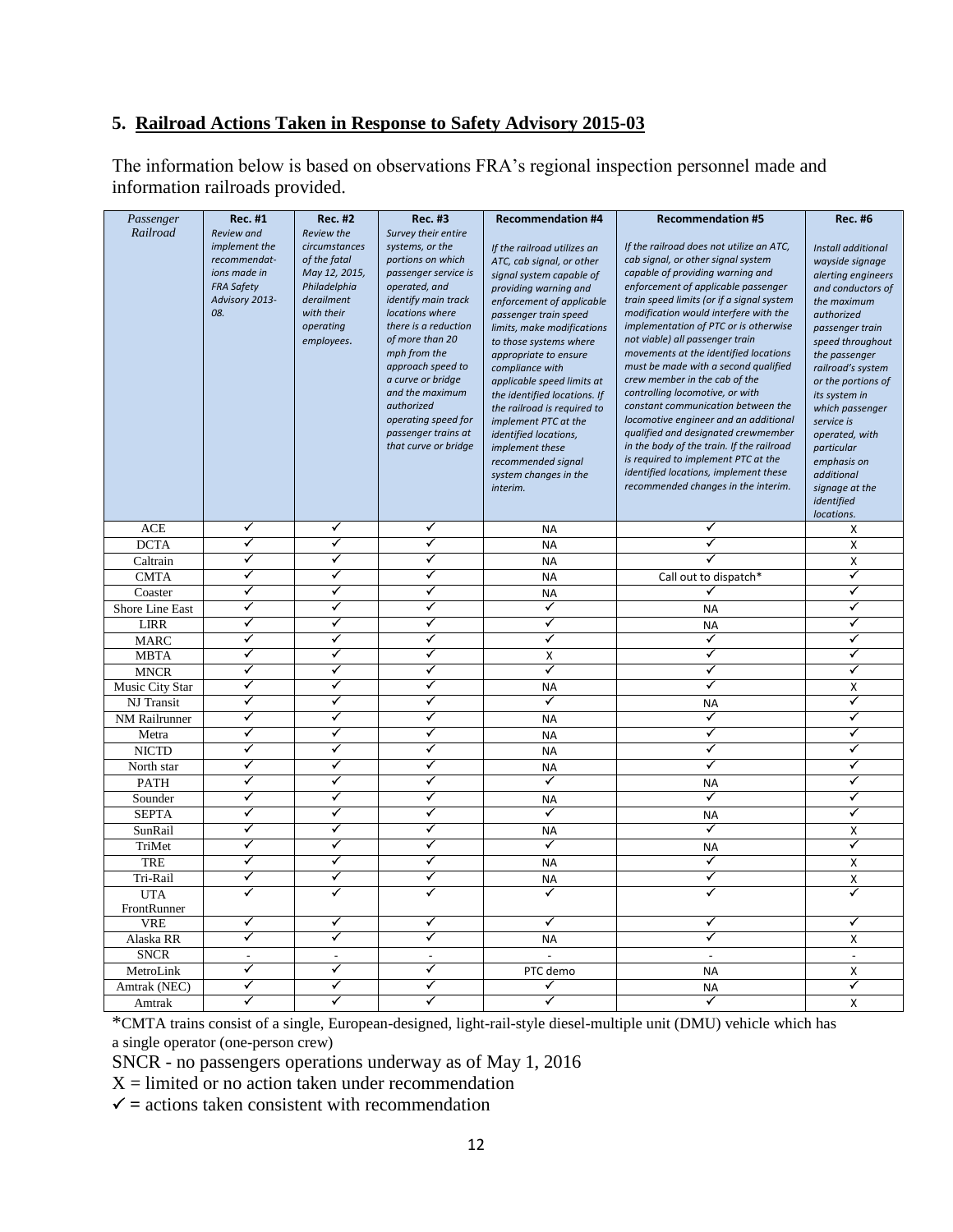#### **6. Notes on Railroad Actions**

- A. All commuter and intercity passenger railroads, and hosts of passenger railroads that operate on the NEC, complied with the terms of EO 29 and EO 31.
- B. For this report, FRA regional and headquarter staff reviewed the operations and held specific discussions (either verbally or through electronic media) with all of the intercity passenger and commuter railroads, and host railroads of passenger rail service, about the actions taken in response to SA-2013-08 and SA-2015-03. Some FRA staff visited the commuter or passenger railroad; others, because of distance and time constraints, contacted passenger railroads verbally or in writing regarding the actions the railroad took in response to these Safety Advisories.
- C. Recommendation #1 of SA-2015-03 states that intercity passenger and commuter railroads, and hosts of passenger rail service, should review and take action consistent with SA-2013-08. With this reference to a prior Safety Advisory, SA-2015-03 reinforced the importance of the operational recommendations in SA-2013-08.
- D. In the table for SA-2015-03, above, some railroads have a check mark under recommendation #5 even though they have modified their ATC, cab control, or signal system codes under recommendation #4 (see, e.g., UTA FrontRunner). This is because on some railroads, like FrontRunner, such systems are not installed for the entirety of the main track. Thus, these railroads implemented recommendation #5 on that part of their system where there is no ATC, cab control, or other signal system.
- E. EO 29 and SA-2013-08 emphasize employee and train crew training and operational requirements. Notably, operational testing, as recommended in SA-2013-08, is required under 49 CFR 217.9, *Program of operational tests and inspections*. Railroads accomplish these tasks in various ways, including: radar testing; in-cab instruction; and event-recorder monitoring. Some passenger railroads stated they heavily emphasize train speed, speed restrictions, physical characteristics, fatigue management, and maintaining focus as part of their engineer recertification classes conducted since FRA issued EO 29 and SA-2013-08.
- F. SA-2015-03 emphasizes changes to the railroad's physical plan that can assist the train crews with reinforcing speed change requirements at civil speed restrictions located at tunnels, curves, and bridges. Changes include modifications to the ATC system or signal and train control system, and installation of wayside signage. Some intercity passenger and commuter railroads submitted "Supplemental Bulletin Orders" which reminded train operators that their signal and train control departments would be making changes to the ATC system to use cab signals and ATC to enforce speed restrictions in certain curves.
- G. With the exception of CMTA, which utilizes a single operator for its single-vehicle train service, virtually all railroads have embraced recommendation #5 of SA-2015-03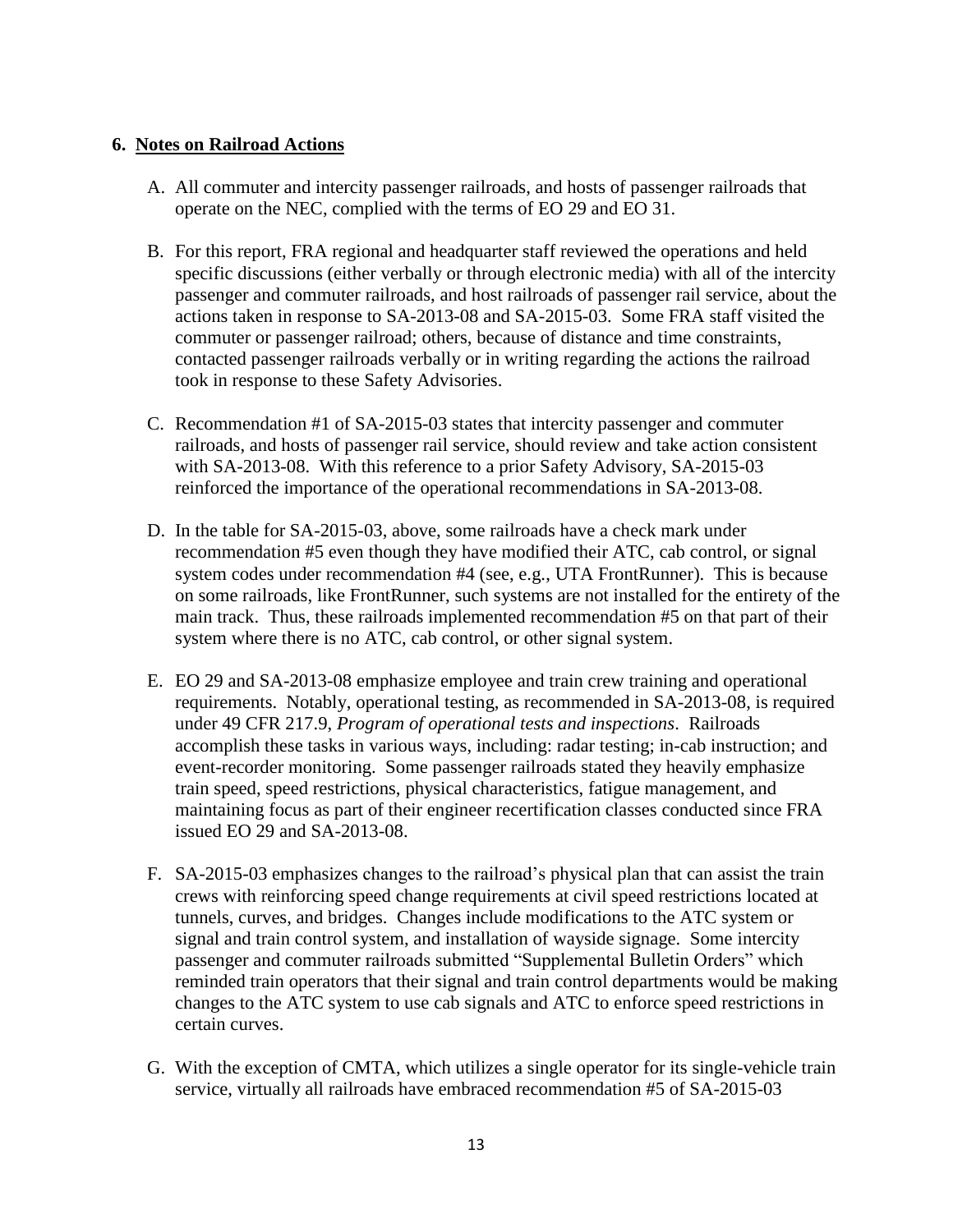concerning having a second qualified crew member in the cab of the controlling locomotive or having constant communication between the locomotive engineer and an additional qualified and designated crewmember in the body of the train.

- H. There are numerous regulations in Title 49 CFR that are applicable and reinforced by both safety advisories, including: **Part 217-** *Railroad Operating Rules*; **Part 220-** *Railroad Communications*; **Part 228, Subpart F-** *Hours of Service Requirements for Train Employees Engaged in Commuter or Intercity Rail Passenger Transportation*; **Part 236**- *Rules, Standards, and Instructions Governing the Installation, Inspection, and Repair of Signal and Train Control Systems, Devices, and Appliances*; **Part 240**- *Qualifications and Certification of Locomotive Engineers*; and **Part 242**- *Qualification and Certification of Conductors*.
- I. Some railroads considered signage too costly because either too few signs were needed or because PTC installation was imminent. A few railroads indicated that signs were only needed in limited locations and decided the cost exceeded the benefit. Other railroads deemed extra signage totally unnecessary; indicating that signage already existed at these designated locations. At the time of this review, some railroads indicated that they had not finished their review process to determine if or where additional signs are necessary. FRA will consider these determinations during its review of the Speed Limit Action Plans required under section 11406(a) and (c) of the FAST Act.

#### **7. Ongoing FRA Actions Related to Safety Advisories**

 $\overline{\phantom{a}}$ 

Since 2008, including Congress' enactment of the Rail Safety Improvement Act of 2008 (RSIA), FRA has been particularly active developing or promulgating various rulemakings with the potential to reduce or eliminate occurrences of over-speed derailments on intercity passenger and commuter rail operations. These rulemakings and associated activities are briefly described below. FRA has sought to utilize its Railroad Safety Advisory Committee (RSAC) to assist FRA with these initiatives.<sup>8</sup>

A. PTC Regulation: PTC is a system of functional requirements for monitoring and controlling train movements as an attempt to provide increased safety. PTC will prevent overspeed derailments from occurring by enforcing line speed enforcement and temporary speed restrictions. Section 104 of the RSIA requires each Class I railroad carrier and each entity providing regularly scheduled intercity or commuter rail passenger transportation to implement a PTC system. A PTC system must be installed to govern

<sup>&</sup>lt;sup>8</sup> In March 1996, FRA established RSAC, under section 10(a)(2) of the Federal Advisory Committee Act (Pub. L. 92-463), to provide advice and recommendations to the FRA on railroad safety matters. The RSAC is a formally chartered and structured Federal Advisory Committee and provides a forum for collaborative rulemaking and program development and includes representatives from all of the agency's major stakeholder groups, including railroads, labor organizations, suppliers and manufacturers, and other interested parties. When appropriate, FRA assigns a task to RSAC, and after consideration and debate, RSAC may accept or reject the task. If accepted, RSAC establishes a working group that possesses the appropriate expertise and representation of interests to develop consensus recommendations to the FRA Administrator for action on the task. The diversity of the Committee ensures the requisite range of views and expertise necessary to discharge its responsibilities.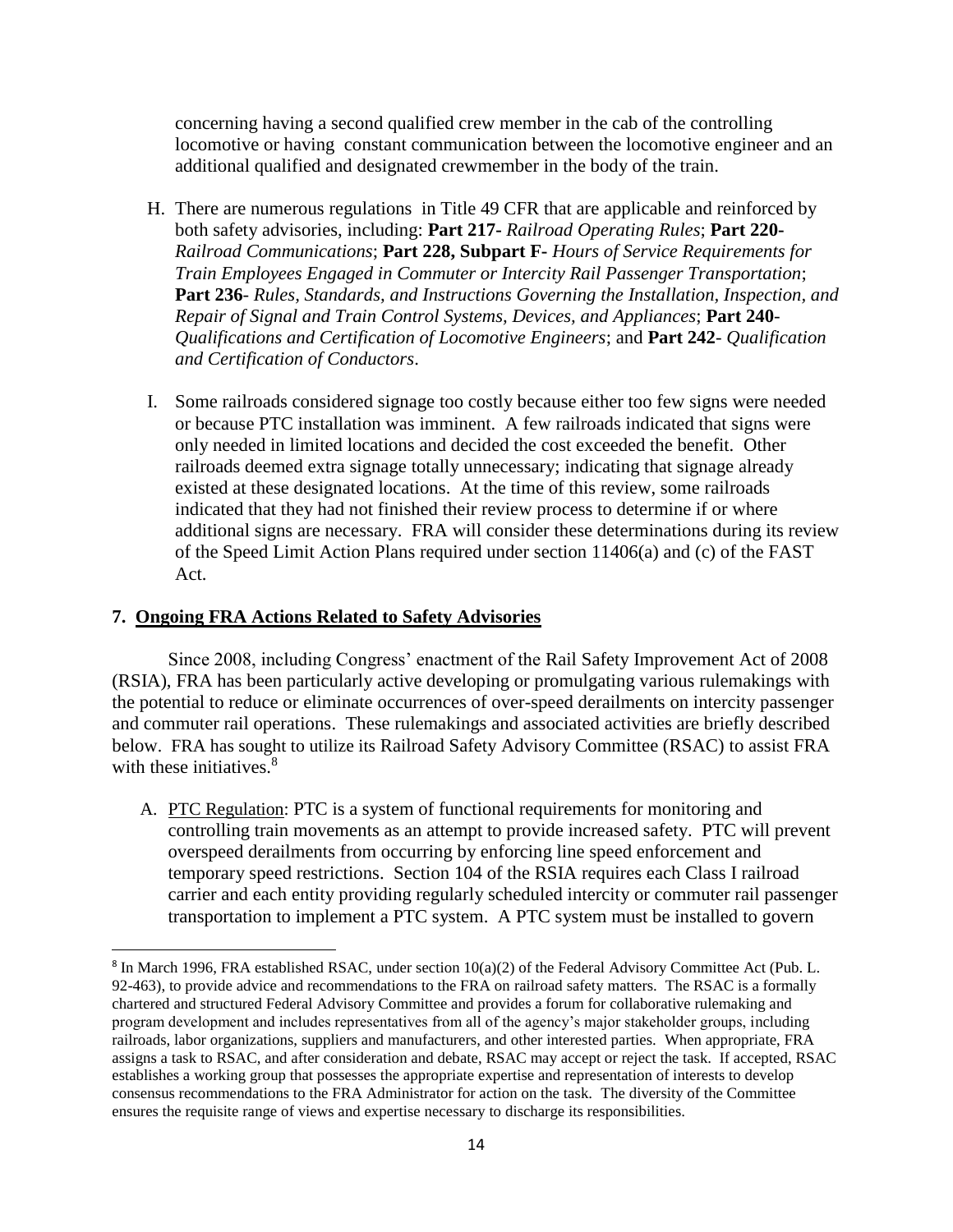operations (a) on main lines over which intercity rail passenger or commuter rail passenger service is regularly provided, and (b) on main lines over which hazardous materials that are poisonous or toxic by inhalation are transported. FRA continues to review and approve plans and other requests necessary to facilitate implementation of PTC technology.

- B. Hours of Service Regulations: In 2009, FRA updated existing hours of service recordkeeping regulations and, in 2011, prescribed substantive hours of service regulations for train employees in intercity passenger and commuter service, consistent with RSIA section 108(d) and (f). These include requirements for assessing and addressing train employee schedules at risk for fatigue. FRA continues to monitor and audit railroads for the process they use to assess and address schedules that present a risk of creating fatigue.
- C. System Safety Program (SSP) Rulemaking: FRA is finalizing a rulemaking to require commuter and intercity passenger railroads to develop and implement SSPs to improve the safety of their operations. An SSP is a structured program with proactive processes and procedures to identify and mitigate or eliminate hazards and the resulting risks on each railroad's system. The SSP rulemaking was mandated by RSIA section 103 and FRA utilized RSAC to help develop the regulation.
- D. Fatigue Risk Management Plans: Based on input from RSAC, FRA is currently developing a notice of proposed rulemaking (NPRM) consistent with the mandate in RSIA section 103 requiring commuter and intercity passenger railroads, Class I railroads, and certain other railroads to develop fatigue risk management programs. FRA believes fatigue risk management plans that include hazard management processes focused on identifying and mitigating fatigue-related risks relevant to a railroad's operations, and determining what actions to take to mitigate or eliminate the risks, will reduce fatigue risks that relate to over-speed derailments.
- E. Crew Staffing Rulemaking: On March 15, 2016, FRA published an NPRM proposing to establish various requirements for crew size limits depending on the nature of the operation. See 81 Fed. Reg. 13917. The rule proposes a minimum requirement of two crewmembers for all railroad operations, with exceptions for those operations FRA believes do not pose significant safety risks to railroad employees, the general public, and the environment by using a crew of fewer than two persons. This rule will help eliminate a single point of failure with regard to situational awareness and adherence to existing speed restrictions.
- F. Locomotive-Mounted Recording Devices Rulemaking: In 2015, FRA began investigating the development of a new rulemaking through RSAC to address the use of inward and outward facing cameras in the cab of controlling locomotives in both passenger and freight operations. In addition, section 11411 of the FAST Act mandates the Secretary to issue regulations to require such cameras in all controlling locomotive cabs and in all cab cars used in commuter and intercity passenger train service. Although RSAC did not reach consensus on a rulemaking, FRA is preparing an NPRM consistent with the FAST Act mandate. FRA believes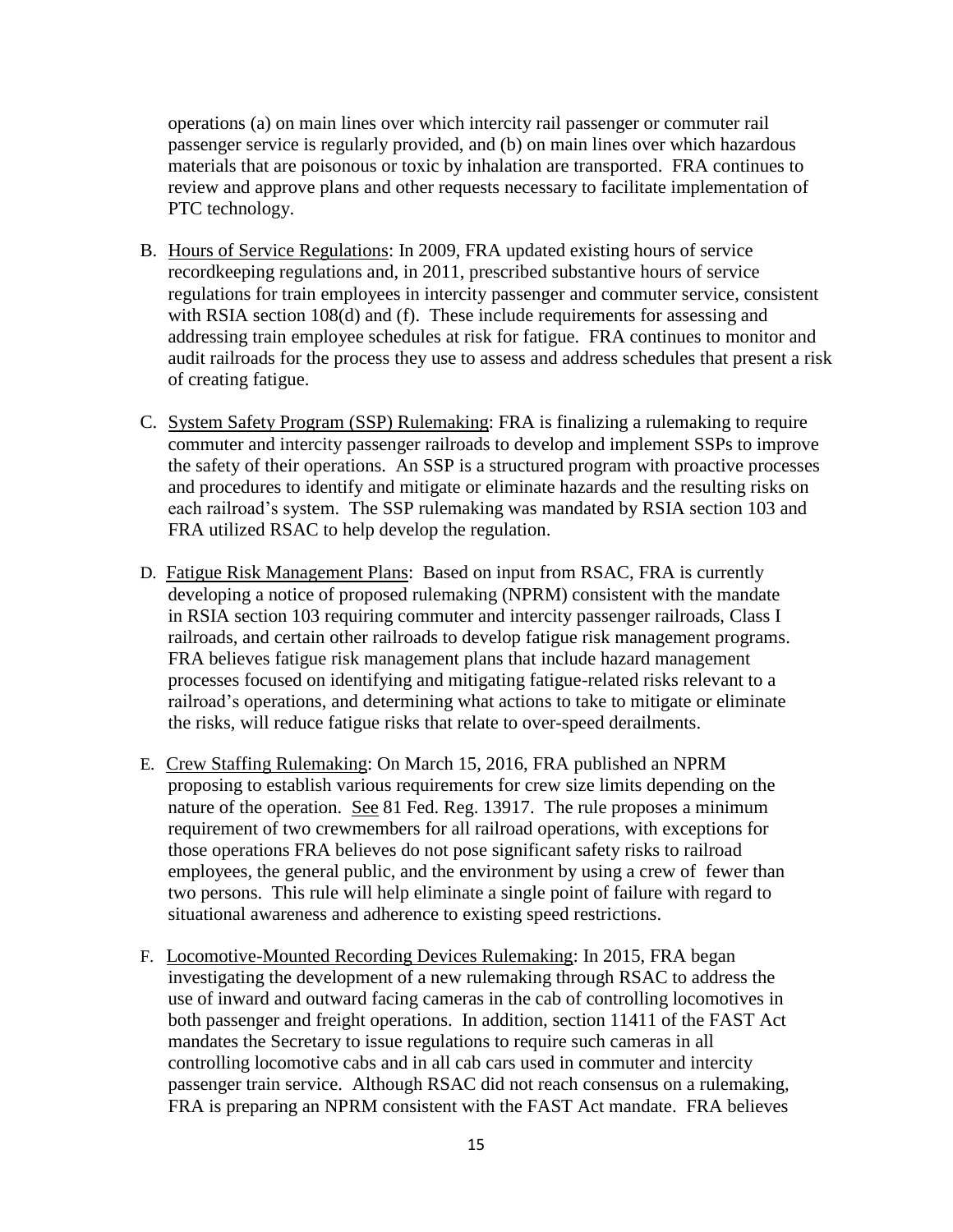the presence and monitoring of the cameras will reduce the potential for over-speed derailments.

- G. Sleep Apnea Rulemaking: On March 10, 2016, FRA and the Federal Motor Carrier Safety Administration (FMCSA) published an advanced notice of proposed rulemaking (ANPRM) on detecting and treating operators found to have sleep apnea. See 81 Fed. Reg. 12642. This endeavor is in the early stages and FRA and FMCSA are conducting several listening sessions on the ANPRM. FRA believes that detecting and treating those train operators that have sleep apnea will reduce the potential for over-speed derailments.
- H. Speed Enforcement Wayside Warning Signs RSAC Activity: On April 8, 2016, the full RSAC formally accepted for further discussion, consideration, and study by an RSAC working group, issues on the standardization, design, and placement of railroad speed signs for both temporary and/or permanent speed restrictions. (RSAC Task 2016-01). Although many railroads do post speed restriction signage, some railroads have elected not to utilize such signage, or use a variety of signs in limited circumstances and varying locations. This practice may present an issue for train crews operating in unfamiliar territory or in extreme weather conditions because it may be difficult for the crews to determine the exact location of a speed restriction. Where mileposts are used to identify speed restrictions in conjunction with train orders, missing or obscured mileposts could cause train crews to overlook the restriction entirely. Accordingly, this working group will review and consider the following:
	- FRA and railroad accident data to identify incidents involving excessive speed or improper braking where speed restriction signage may have prevented or mitigated the incident;
	- Current policies and practices of Class I railroads regarding speed restriction warning signage, identifying best practices;
	- Safety and economic implications for the standard placement of speed restriction warning signs either ahead or behind a speed restriction to allow for proper train handling;
	- Whether signage design and placement should be standardized for both temporary and/or permanent speed restrictions
	- Whether standard timelines for replacement or repair are necessary if speed restriction warning signs are missing, damaged, or unrecognizable; and
	- Impact of technologies, such as PTC implementation, on the necessity of speed restriction warning signs.
- I. Speed Limit Action Plans: Section 11406(a) of the FAST Act required, within 90 days after the date of enactment, each railroad carrier providing commuter or intercity rail passenger transportation to survey its entire system and identify each main track location where there is a reduction of more than 20 mph from the approach speed to a curve, bridge, or tunnel and the maximum authorized operating speed for passenger trains at that curve, bridge, or tunnel. Section 11406(b) then requires, within 120 days after the date